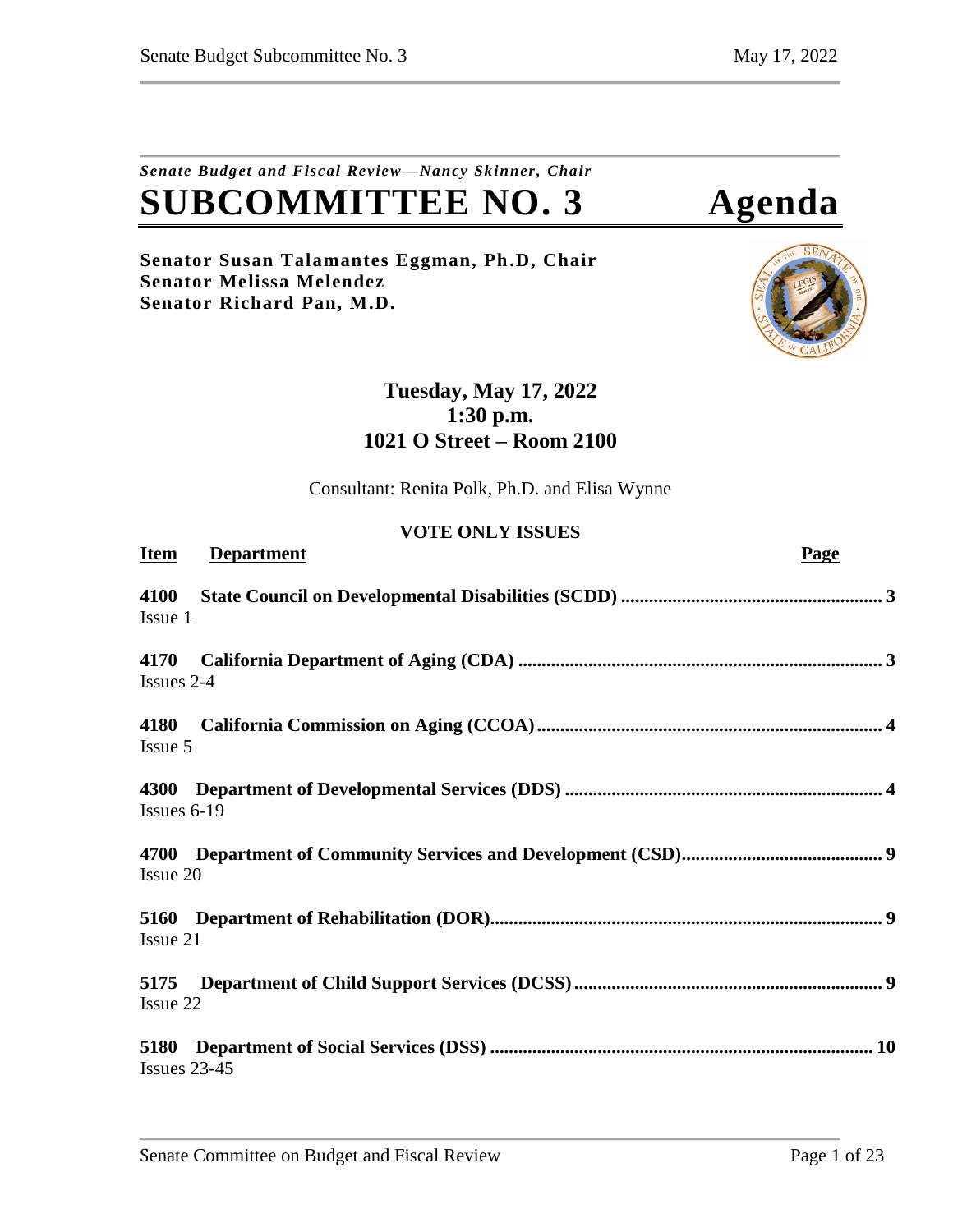# **ISSUES FOR DISCUSSION**

# **PUBLIC COMMENT**

*Pursuant to the Americans with Disabilities Act, individuals who, because of a disability, need special assistance to attend or participate in a Senate Committee hearing, or in connection with other Senate services, may request assistance at the Senate Rules Committee, 1020 N Street, Suite 255 or by calling (916) 651-1505. Requests should be made one week in advance whenever possible.*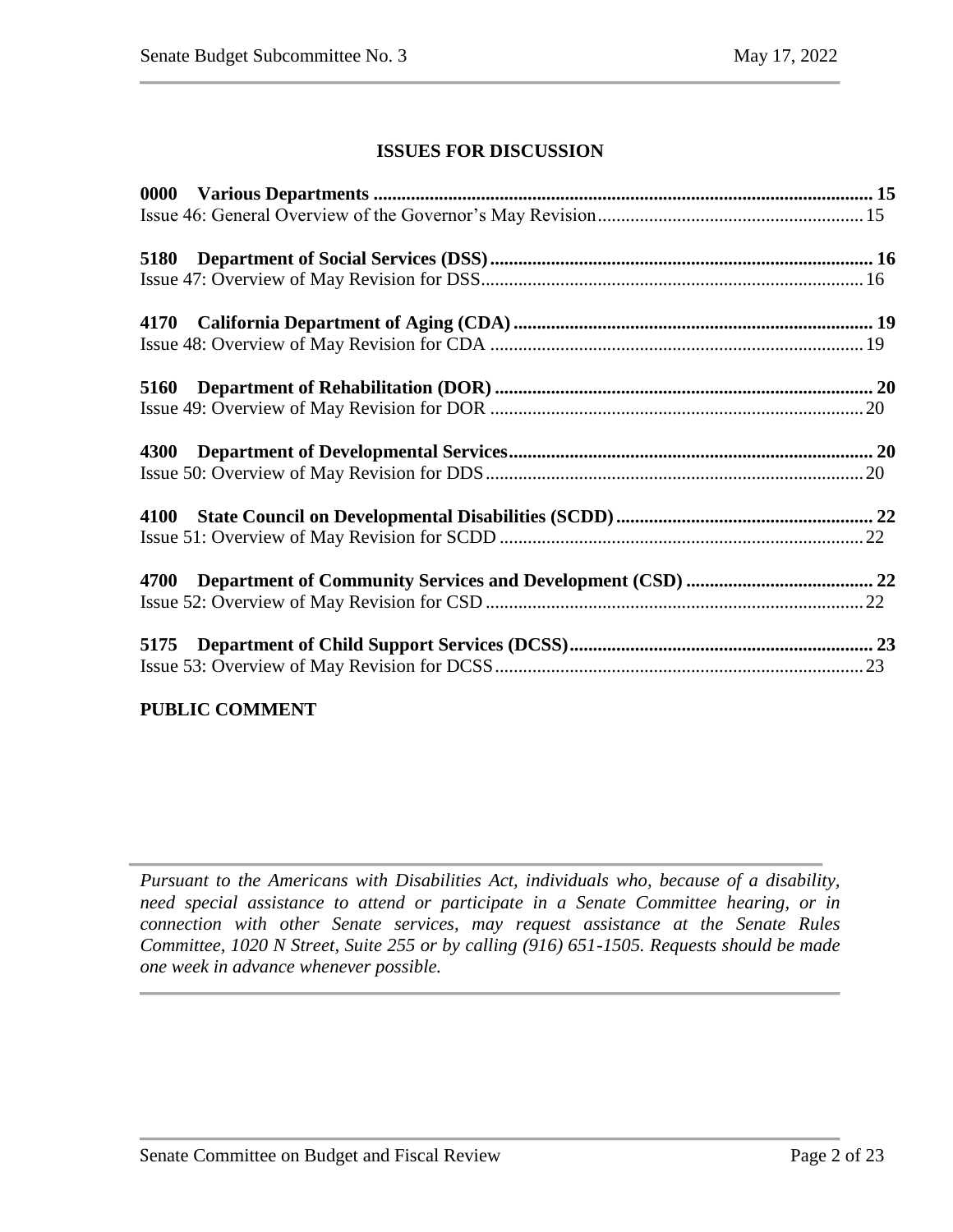# **VOTE ONLY ISSUES**

|                            | KEY                                                         |                                                            |
|----------------------------|-------------------------------------------------------------|------------------------------------------------------------|
| $GB - Government's Budget$ | $SFL - Spring Finance Letter$<br>BBL – Budget Bill Language | $AAB - Approve$ as Budgeted<br>TBL – Trailer Bill Language |

 $\overline{\phantom{a}}$  – Governor's Budget SFL – Spring Finance Letter May Revision  $\overline{\phantom{a}}$ 

<span id="page-2-1"></span><span id="page-2-0"></span>

| <b>Issue</b>   | Org<br>Code                                         | <b>Department</b> | <b>Title of Proposal</b>                                    | <b>Total</b><br><b>Funds</b> | <b>General</b><br><b>Fund</b>                        | <b>Positions</b> | <b>Staff Comment/</b><br><b>Recommendation</b>                                                                                                       |  |  |  |
|----------------|-----------------------------------------------------|-------------------|-------------------------------------------------------------|------------------------------|------------------------------------------------------|------------------|------------------------------------------------------------------------------------------------------------------------------------------------------|--|--|--|
|                | 4100                                                |                   | <b>STATE COUNCIL ON DEVELOPMENTAL DISABILITIES (SCDD)</b>   |                              |                                                      |                  |                                                                                                                                                      |  |  |  |
|                | 4100                                                | <b>SCDD</b>       | <b>Self Determination</b><br>Legislative Report<br>TBL (GB) | $\overline{\phantom{0}}$     |                                                      |                  | AAB                                                                                                                                                  |  |  |  |
|                | 4170<br><b>CALIFORNIA DEPARTMENT OF AGING (CDA)</b> |                   |                                                             |                              |                                                      |                  |                                                                                                                                                      |  |  |  |
| $\overline{2}$ | 4170                                                | <b>CDA</b>        | Administrative<br>Workload (GB)                             |                              | \$536,000 in<br>$2022 - 23;$<br>\$512,000<br>ongoing | 4                | This proposal was heard<br>at the Subcommittee's<br>February 8, 2022, hearing.<br>AAB                                                                |  |  |  |
| 3              | 4170                                                | <b>CDA</b>        | <b>Position Authority</b><br>Adjustment (GB)                |                              |                                                      | 8                | This proposal was heard<br>at the Subcommittee's<br>February 8, 2022, hearing.<br>Note that the request is<br>only for position<br>authority.<br>AAB |  |  |  |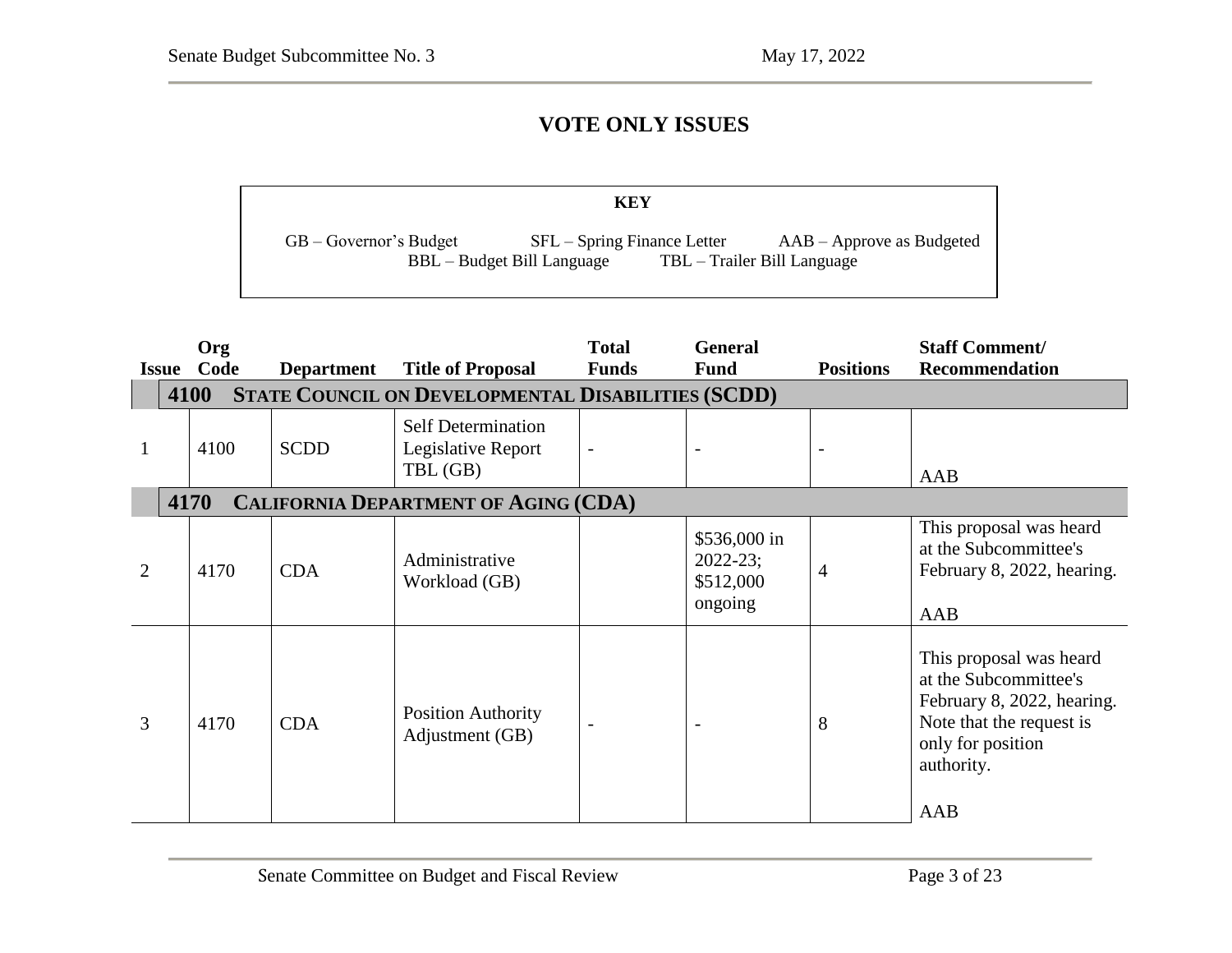<span id="page-3-1"></span><span id="page-3-0"></span>

| $\overline{4}$ |                                                      | 4170 | <b>CDA</b>  | Master Plan for Aging<br>Implementation (GB)                                |                                                                                              | \$2 million in<br>2022-23; \$1.9<br>million<br>ongoing | 12                                    | This proposal was heard<br>at the Subcommittee's<br>February 8, 2022, hearing.<br>AAB |  |  |  |
|----------------|------------------------------------------------------|------|-------------|-----------------------------------------------------------------------------|----------------------------------------------------------------------------------------------|--------------------------------------------------------|---------------------------------------|---------------------------------------------------------------------------------------|--|--|--|
|                | 4180<br><b>CALIFORNIA COMMISSION ON AGING (CCOA)</b> |      |             |                                                                             |                                                                                              |                                                        |                                       |                                                                                       |  |  |  |
| 5              |                                                      | 4180 | <b>CCOA</b> | <b>Statutory Mandate</b><br>and Master Plan for<br>Aging Workload<br>(GB)   | \$309,000<br>federal<br>funds in<br>$2022 - 23;$<br>\$297,000<br>federal<br>funds<br>ongoing |                                                        | $\overline{2}$                        | This proposal was heard<br>at the Subcommittee's<br>February 8, 2022, hearing.<br>AAB |  |  |  |
|                |                                                      | 4300 |             | <b>DEPARTMENT OF DEVELOPMENTAL SERVICES (DDS)</b>                           |                                                                                              |                                                        |                                       |                                                                                       |  |  |  |
| 6              |                                                      | 4300 | <b>DDS</b>  | Compliance with<br>Federal Medicaid and<br><b>HCBS</b> Requirements<br>(GB) | \$1.2<br>million in<br>$2022 - 23;$<br>\$811,000                                             | \$993,000 in<br>$2022 - 23;$<br>\$669,000<br>ongoing   | 5<br>permanent;<br>3 limited-<br>term | This proposal was heard<br>at the Subcommittee's<br>February 22, 2022<br>hearing.     |  |  |  |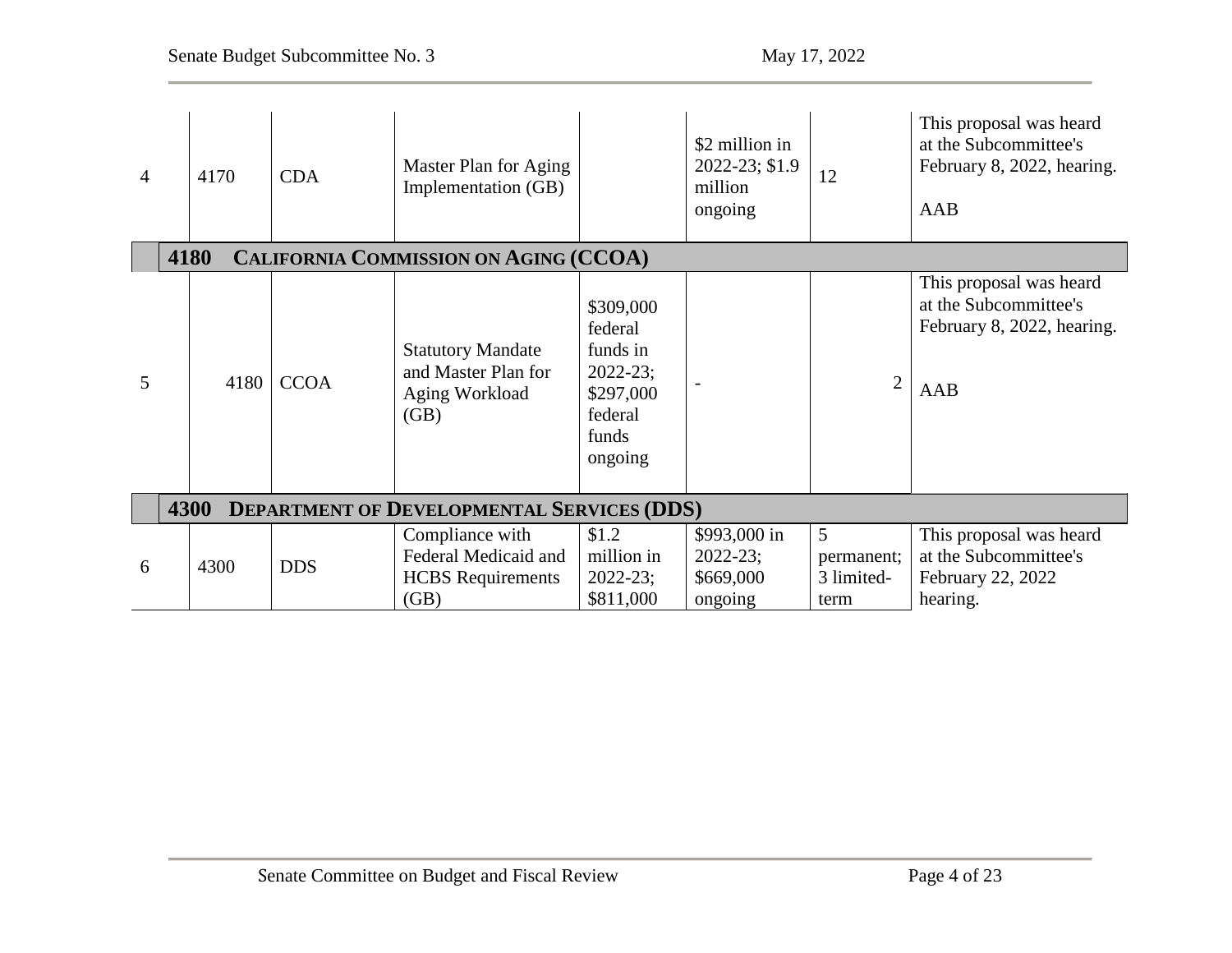|   |      |            |                                                                                                 | ongoing              |                      |   | AAB. Additionally, adopt<br>budget<br>bill<br>language<br>requiring the department<br>provide<br>monthly<br>to<br>updates on (1) providers<br>that have completed self-<br>assessments, (2) providers<br>that have been the subject<br>of onsite assessments, (3)<br>providers that are in full<br>compliance<br>with<br>the<br>HCBS Final Rule, and (4)<br>providers that are not yet<br>in compliance. Monthly<br>updates would begin in<br>July 2022 and continue<br>until March 2023, when<br>the state is required to be<br>in full compliance with<br>this rule. Updates will<br>occur in a format and<br>manner to be agreed upon<br>by the Administration and<br>legislative staff. |
|---|------|------------|-------------------------------------------------------------------------------------------------|----------------------|----------------------|---|---------------------------------------------------------------------------------------------------------------------------------------------------------------------------------------------------------------------------------------------------------------------------------------------------------------------------------------------------------------------------------------------------------------------------------------------------------------------------------------------------------------------------------------------------------------------------------------------------------------------------------------------------------------------------------------------|
| 7 | 4300 | <b>DDS</b> | <b>Clinical Monitoring</b><br>Team Support for<br>Specialized<br><b>Community Homes</b><br>(GB) | \$698,000<br>ongoing | \$558,000<br>ongoing | 5 | This proposal was heard<br>at the Subcommittee's<br>February 22, 2022,<br>hearing.<br>AAB                                                                                                                                                                                                                                                                                                                                                                                                                                                                                                                                                                                                   |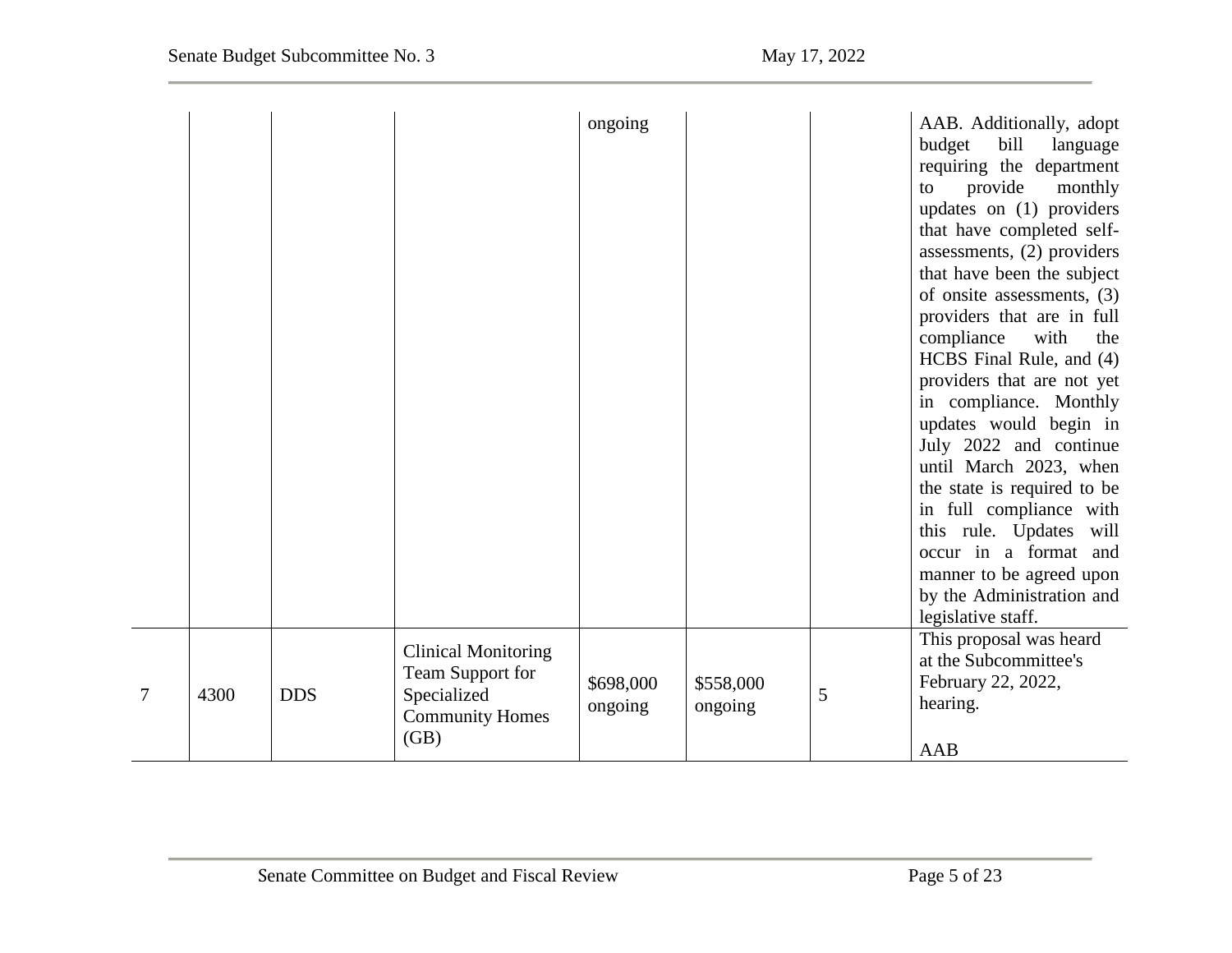| 8  | 4300 | <b>DDS</b> | <b>Safety Net Program</b><br>Support (GB)                                                        | \$546,000<br>ongoing | \$437,000<br>ongoing | 3 | This proposal was heard<br>at the Subcommittee's<br>February 22, 2022,<br>hearing.<br>AAB |
|----|------|------------|--------------------------------------------------------------------------------------------------|----------------------|----------------------|---|-------------------------------------------------------------------------------------------|
| 9  | 4300 | <b>DDS</b> | Administrative<br>Support for STAR,<br>CAST, and Protective<br>Services (GB)                     | \$968,000<br>ongoing | \$774,000<br>ongoing | 7 | This proposal was heard<br>at the Subcommittee's<br>February 22, 2022,<br>hearing.<br>AAB |
| 10 | 4300 | <b>DDS</b> | <b>Information Security</b><br><b>Staffing Support (GB)</b>                                      | \$905,000<br>ongoing | \$774,000<br>ongoing | 4 | This proposal was heard<br>at the Subcommittee's<br>February 22, 2022,<br>hearing.<br>AAB |
| 11 | 4300 | <b>DDS</b> | Porterville<br>Developmental<br>Center: Install Fire<br>Sprinkler System<br>Reappropriation (GB) | $\overline{a}$       | \$3.9 million        |   | This proposal was heard<br>at the Subcommittee's<br>February 22, 2022,<br>hearing.<br>AAB |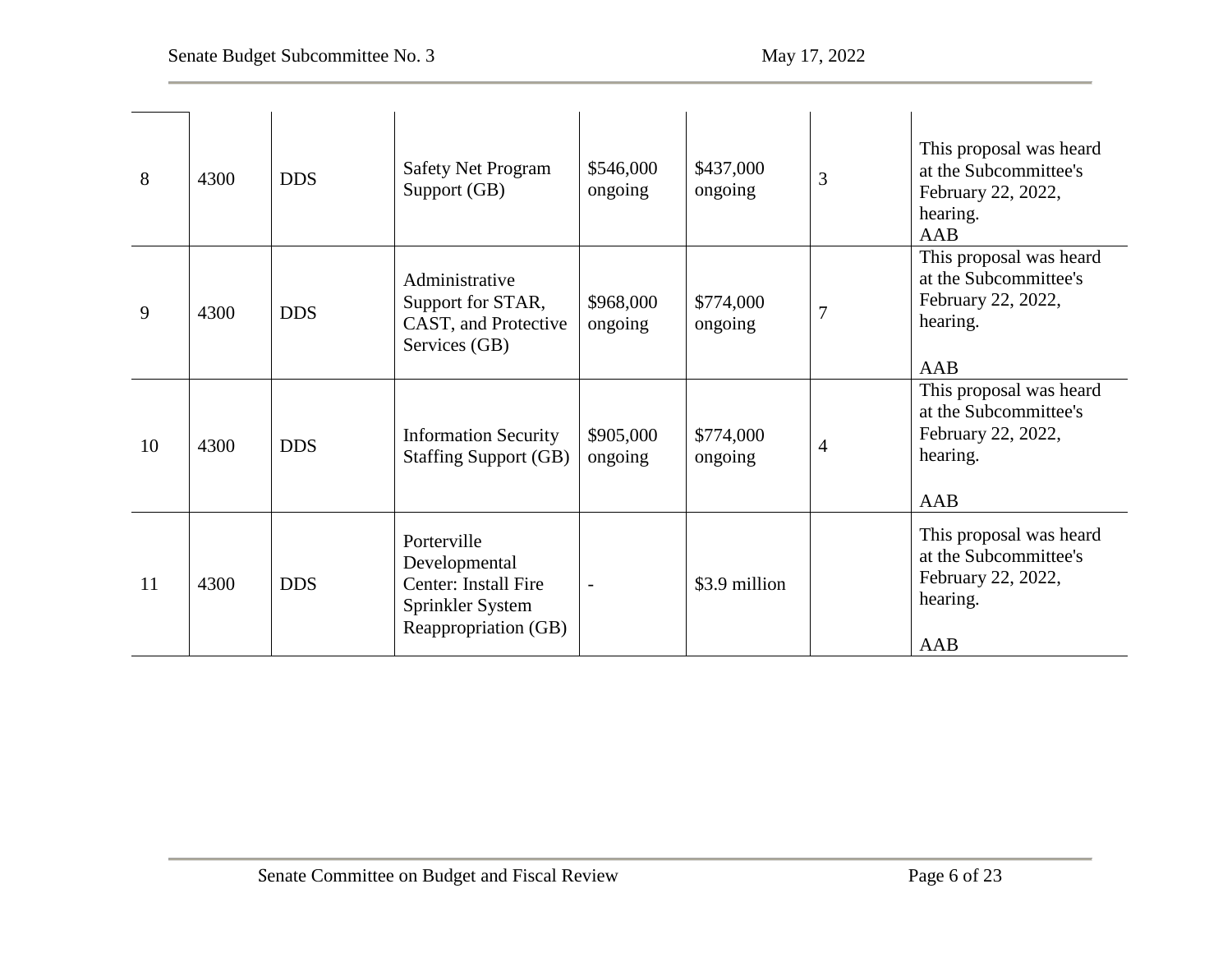| 12 | 4300 | <b>DDS</b> | Home and<br>Community-Based<br>Services (HCBS)<br><b>American Rescue</b><br>Plan (ARPA) Act<br>(GB) | \$1.6 billion<br>\$1.1<br>billion<br>American<br>Rescue<br>Plan Act<br>funds)<br>through<br>2023-24 |                                                      | $\overline{\phantom{a}}$ | This proposal was heard<br>at the Subcommittee's<br>February 22, 2022,<br>hearing.<br>AAB |
|----|------|------------|-----------------------------------------------------------------------------------------------------|-----------------------------------------------------------------------------------------------------|------------------------------------------------------|--------------------------|-------------------------------------------------------------------------------------------|
| 13 | 4300 | <b>DDS</b> | <b>Enrolling Vendors as</b><br><b>Medicaid Providers</b><br>(GB)                                    | $\overline{\phantom{a}}$                                                                            | \$550,000 in<br>$2022 - 23;$<br>\$400,000<br>ongoing |                          | This proposal was heard<br>at the Subcommittee's<br>February 22, 2022,<br>hearing.<br>AAB |
| 14 | 4300 | <b>DDS</b> | <b>Fairview and Sonoma</b><br>Developmental<br><b>Centers Warm</b><br>Shutdown (GB)                 | \$18.2<br>million in<br>2022-23                                                                     | \$11.7 million<br>in 2022-23                         |                          | This proposal was heard<br>at the Subcommittee's<br>February 22, 2022,<br>hearing.<br>AAB |
| 15 | 4300 | <b>DDS</b> | Support for SANDIS<br><b>Case Management</b><br>(GB)                                                | $\overline{\phantom{a}}$                                                                            | $$250,000$ in<br>2022-23                             | $\overline{\phantom{a}}$ | AAB                                                                                       |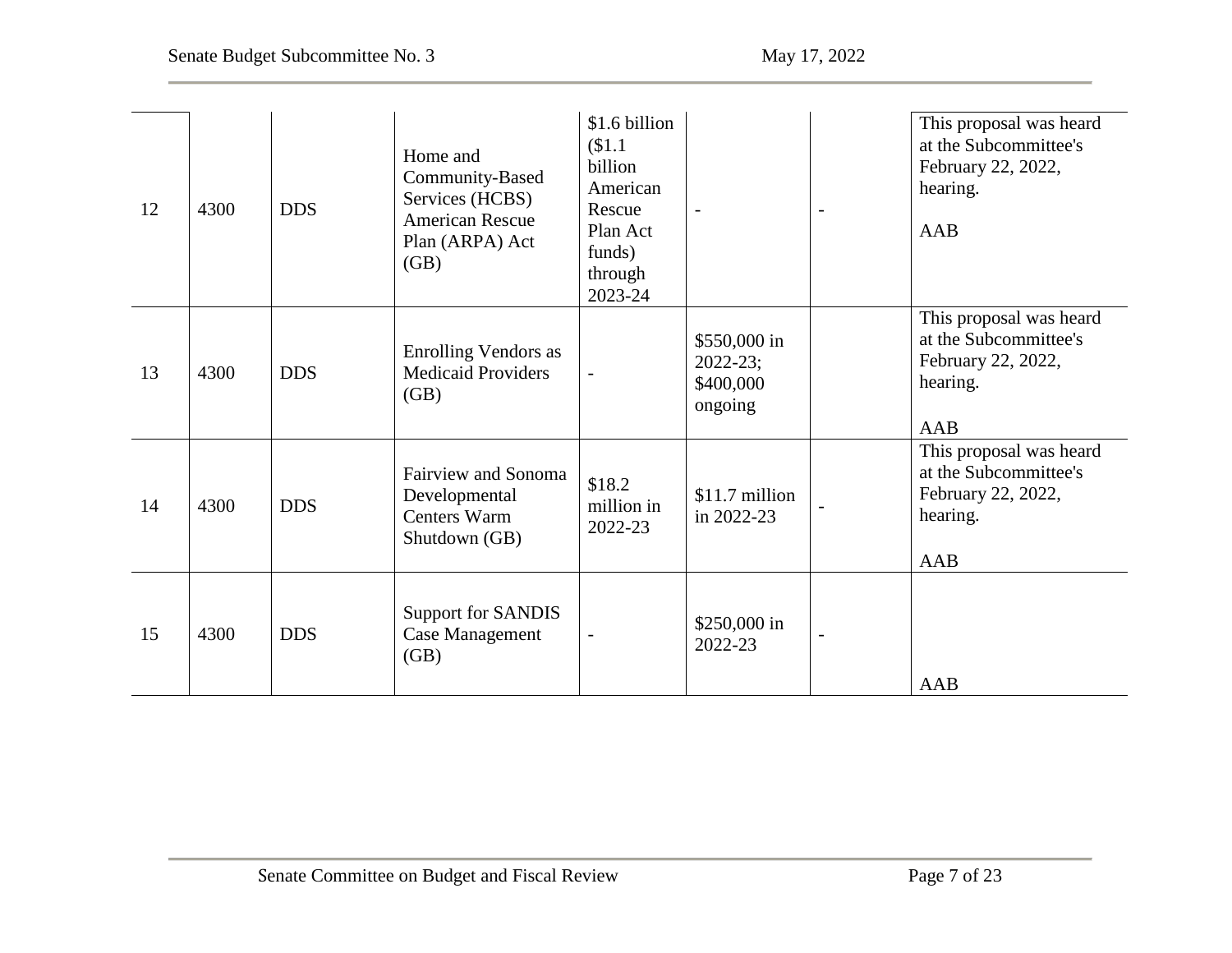| 16 | 4300 | <b>DDS</b> | Reimbursement<br>System Project (RSP)<br>Implementation and<br>Maintenance and<br><b>Operation Costs (GB)</b>         | \$428,000<br>ongoing                                                                                 | \$342,000<br>ongoing; re-<br>appropriation<br>of \$6.1<br>million; and<br>\$1.7 million<br>in 2023-24 | $\overline{2}$ | This proposal was heard<br>at the Subcommittee's<br>February 22, 2022,<br>hearing.<br>AAB |
|----|------|------------|-----------------------------------------------------------------------------------------------------------------------|------------------------------------------------------------------------------------------------------|-------------------------------------------------------------------------------------------------------|----------------|-------------------------------------------------------------------------------------------|
| 17 | 4300 | <b>DDS</b> | Resources for e-<br>Signature/e-Forms<br>and Accounting<br>Support (SFL)                                              | \$436,000                                                                                            | \$409,000<br>ongoing                                                                                  | $\overline{4}$ | This proposal was heard<br>at the Subcommittee's<br>May 3, 2022, hearing.<br>AAB          |
| 18 | 4300 | <b>DDS</b> | <b>Facility Clinical</b><br>Software<br>Replacement and<br><b>Electronic Health</b><br>Record<br>Implementation (SFL) | \$1.7<br>million in<br>$2022 - 23;$<br>\$2.2\$<br>million in<br>$2023 - 24;$<br>\$223,000<br>ongoing | \$1.5 million<br>in $2022 - 23$ ;<br>\$2 million in<br>$2023 - 23;$<br>\$178,000<br>ongoing           |                | This proposal was heard<br>at the Subcommittee's<br>May 3, 2022, hearing.<br>AAB          |
| 19 | 4300 | <b>DDS</b> | Reappropriation<br>2018<br>Deferred<br>Maintenance (SFL)                                                              |                                                                                                      | \$750,000<br>in<br>2022-23                                                                            |                | This proposal was heard at<br>the Subcommittee's May<br>3, 2022, hearing.<br>AAB          |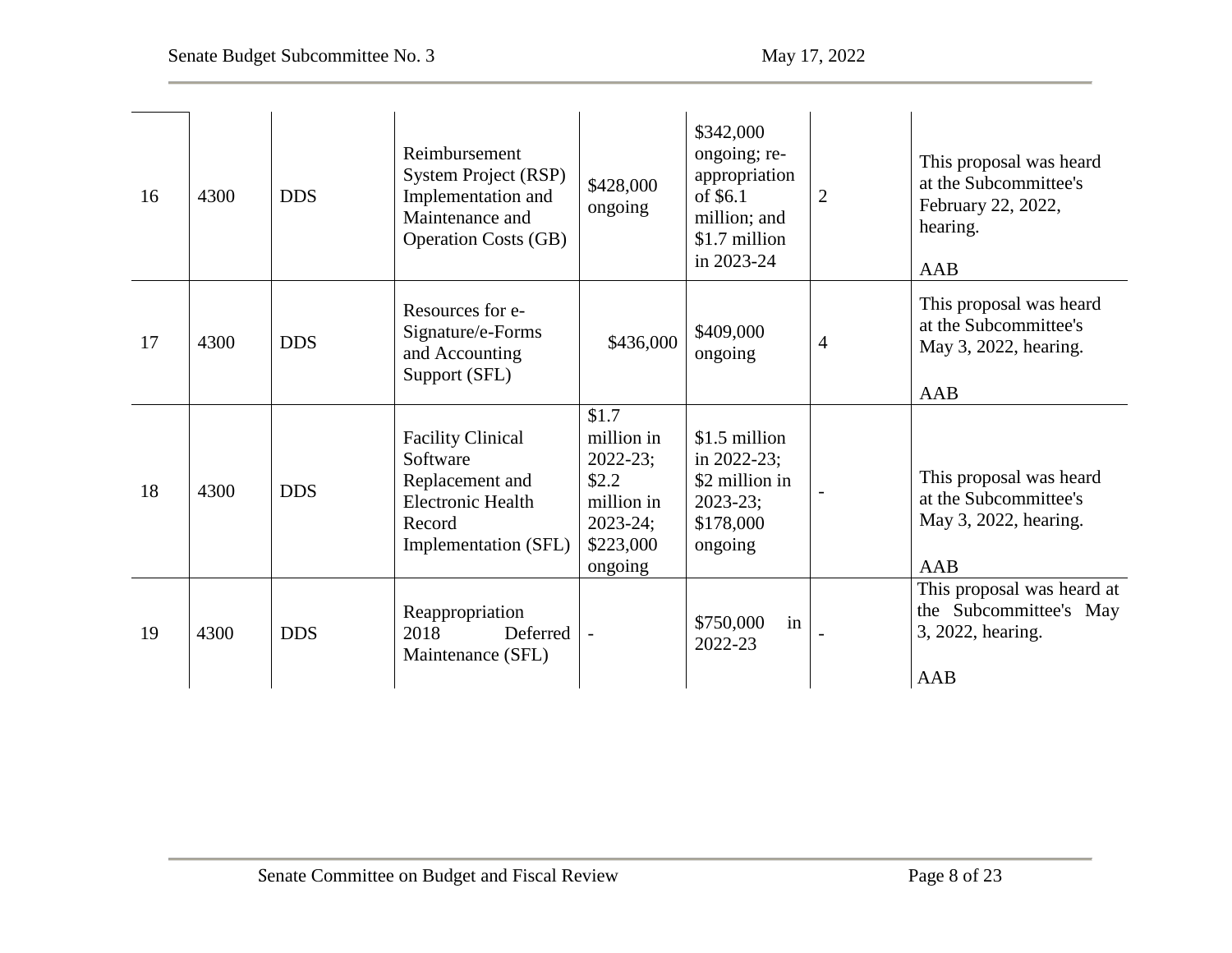<span id="page-8-2"></span><span id="page-8-1"></span><span id="page-8-0"></span>

|    |      | 4700 DEPARTMENT OF COMMUNITY SERVICES AND DEVELOPMENT (CSD) |             |                                                                                       |                                                                           |  |                |                                                                                                                                                                                                                                                                                                                                                                                       |  |
|----|------|-------------------------------------------------------------|-------------|---------------------------------------------------------------------------------------|---------------------------------------------------------------------------|--|----------------|---------------------------------------------------------------------------------------------------------------------------------------------------------------------------------------------------------------------------------------------------------------------------------------------------------------------------------------------------------------------------------------|--|
| 20 |      | 4700                                                        | <b>CSD</b>  | <b>Headquarters Position</b><br>Authority (GB)                                        |                                                                           |  | $\overline{7}$ | This proposal was heard<br>the<br>Subcommittee's<br>at<br>February<br>2022,<br>15,<br>hearing. Note that the<br>request<br>is<br>only<br>for<br>position authority.<br>AAB                                                                                                                                                                                                            |  |
|    |      |                                                             |             | 5160 DEPARTMENT OF REHABILITATION (DOR)                                               |                                                                           |  |                |                                                                                                                                                                                                                                                                                                                                                                                       |  |
| 21 |      | 5160                                                        | <b>DOR</b>  | <b>Disability Innovation</b><br>Fund – Pathways to<br><b>Success Program</b><br>(SFL) | \$18.3<br>million<br>federal<br>funds $(\$3.8$<br>million per<br>year for |  |                | This proposal was heard<br>at the Subcommittee's<br>April 28, 2022, hearing.                                                                                                                                                                                                                                                                                                          |  |
|    |      |                                                             |             |                                                                                       | five years)                                                               |  |                | <b>AAB</b>                                                                                                                                                                                                                                                                                                                                                                            |  |
|    | 5175 |                                                             |             | <b>DEPARTMENT OF CHILD SUPPORT SERVICES (DCSS)</b>                                    |                                                                           |  |                |                                                                                                                                                                                                                                                                                                                                                                                       |  |
| 22 |      | 5175                                                        | <b>DCSS</b> | Child Support Final<br>Federal<br>Rule<br><b>TBL</b><br>Compliance<br>(GB)            |                                                                           |  |                | This proposal was heard<br>at the Subcommittee's<br>2022,<br>February<br>15,<br>hearing.<br>Adopt<br>placeholder<br>do<br>language<br>the<br>to<br>1)<br>following:<br>make<br>necessary<br>changes<br>for<br>suspension<br>ongoing<br>of<br>support for incarcerated<br>obligors, 2) require the<br>department<br>to develop<br>forms<br>implement<br>to<br>changes<br>support<br>to |  |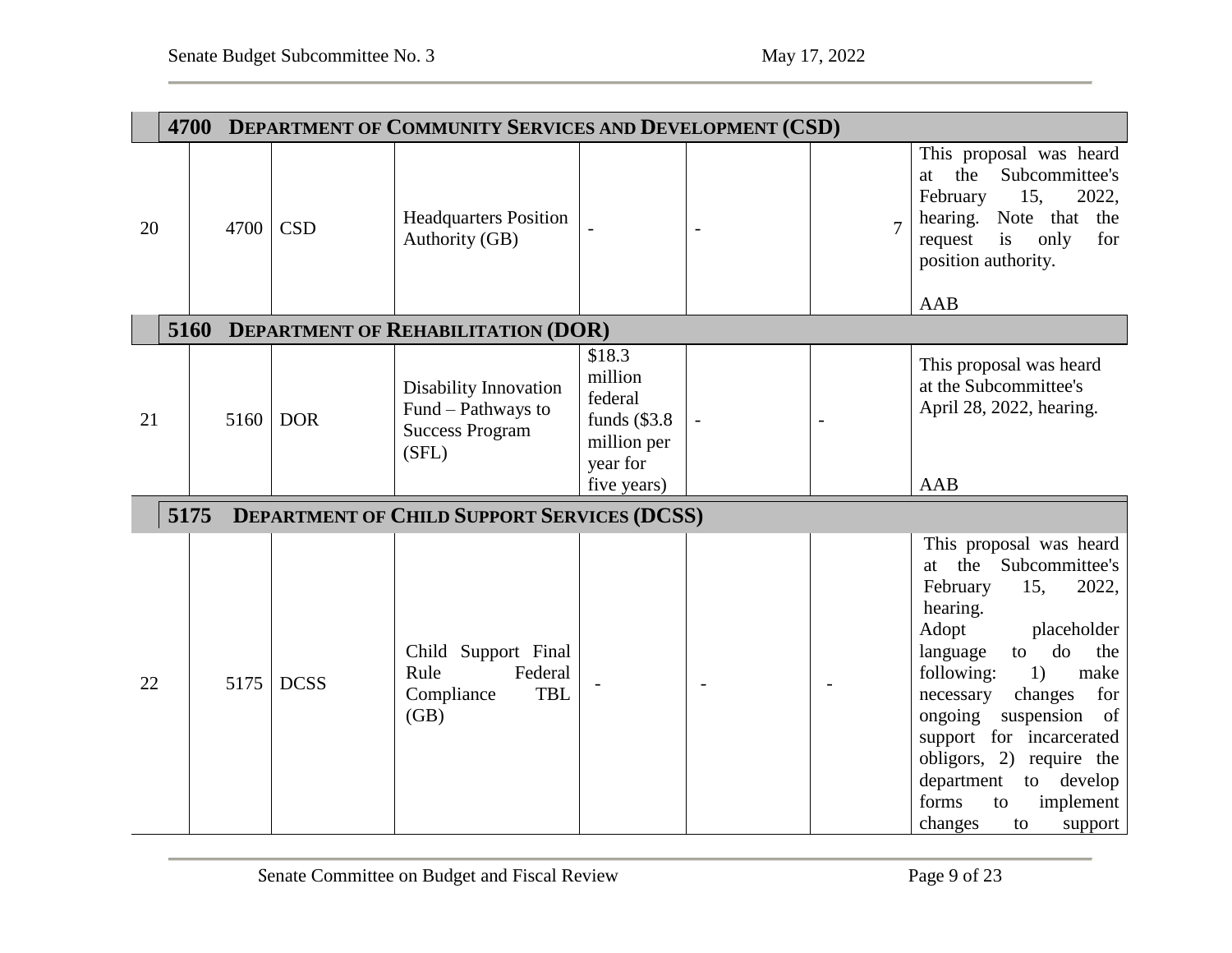<span id="page-9-0"></span>

|    |      |            |                                          |                          |   | obligations<br>for<br>incarcerated obligors<br>by<br>July 1, 2023, 3)<br>list<br>required factors to<br>be<br>considered<br>during<br>the<br>review of the statewide<br>uniform<br>guideline,<br>4)<br>allow Judicial Council to<br>report on the effectiveness<br>of suspension of support<br>for incarcerated obligors<br>in reducing arrears and<br>increasing<br>support<br>payments, and 5) direct<br>department<br>the<br>and<br>Judicial Council to report<br>the Legislature by<br>to<br>2023,<br>1,<br>January<br>additional<br>legislative<br>changes needed to comply<br>with federal child support<br>regulations,<br>to<br>be<br>considered through<br>the<br>policy process. |
|----|------|------------|------------------------------------------|--------------------------|---|--------------------------------------------------------------------------------------------------------------------------------------------------------------------------------------------------------------------------------------------------------------------------------------------------------------------------------------------------------------------------------------------------------------------------------------------------------------------------------------------------------------------------------------------------------------------------------------------------------------------------------------------------------------------------------------------|
|    |      |            | 5180 DEPARTMENT OF SOCIAL SERVICES (DSS) |                          |   |                                                                                                                                                                                                                                                                                                                                                                                                                                                                                                                                                                                                                                                                                            |
| 23 | 5180 | <b>DSS</b> | <b>EVV</b> Permanent<br>Resources (GB)   | \$1.5 million<br>ongoing | 7 | This proposal was heard<br>at the Subcommittee's<br>February 8, 2022, hearing.<br>AAB                                                                                                                                                                                                                                                                                                                                                                                                                                                                                                                                                                                                      |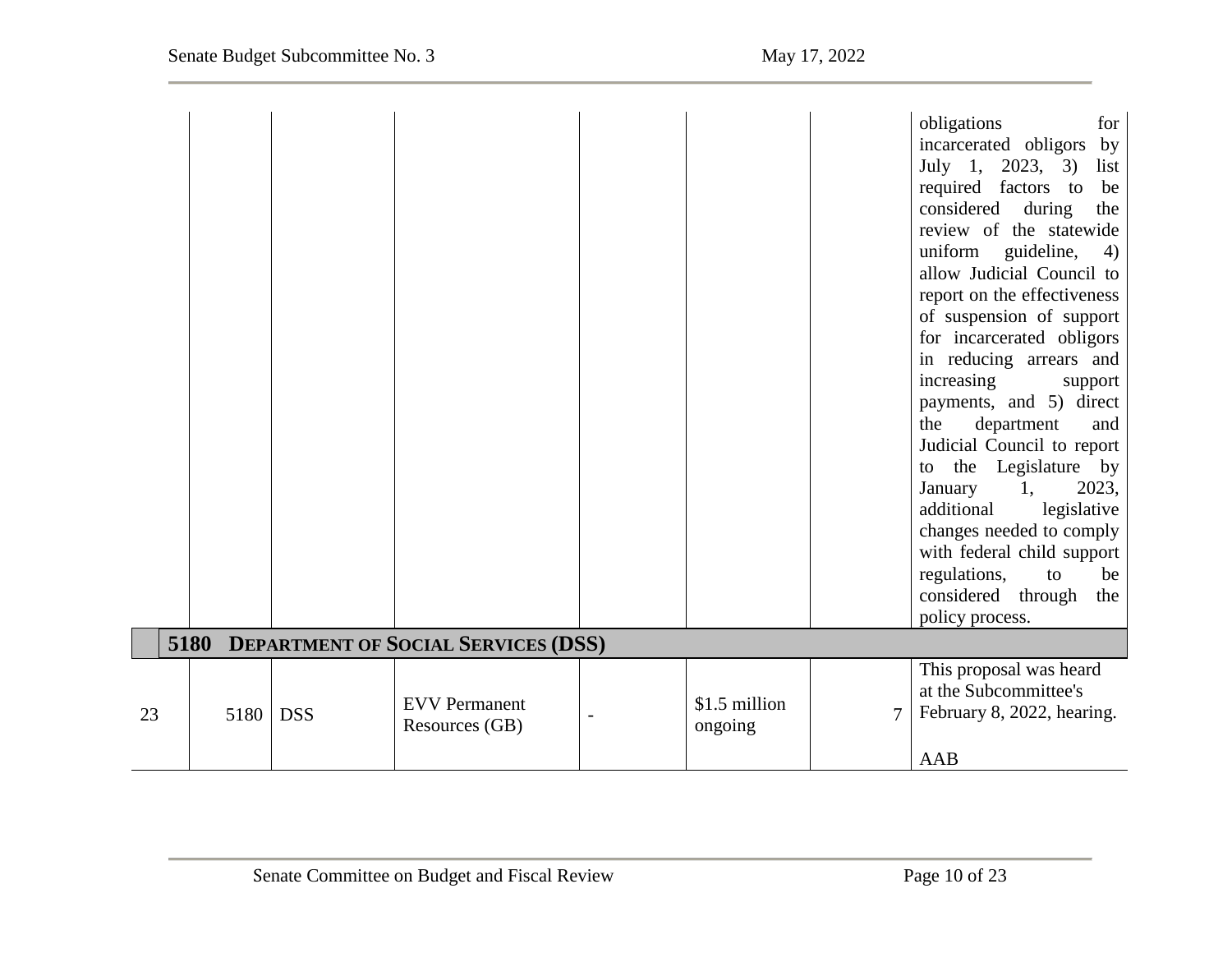| 24 | 5180 | <b>DSS</b> | APS Expansion (GB)                                                         |                             |                                                       | 5              | This proposal was heard<br>at the Subcommittee's<br>February 8, 2022, hearing.<br>Note that the request is<br>only for position authority<br>and no funding.<br>AAB |
|----|------|------------|----------------------------------------------------------------------------|-----------------------------|-------------------------------------------------------|----------------|---------------------------------------------------------------------------------------------------------------------------------------------------------------------|
| 25 | 5180 | <b>DSS</b> | <b>Community Care</b><br>Licensing Workload<br>(GB)                        | $\overline{\phantom{0}}$    | \$1.3 million<br>ongoing                              | 8              | This proposal was heard<br>at the Subcommittee's<br>February 8, 2022, hearing.<br>AAB                                                                               |
| 26 | 5180 | <b>DSS</b> | Hearing Workload<br>and Legal<br><b>Infrastructure Support</b><br>(GB)     | \$6.4<br>million<br>ongoing | \$3.2 million<br>ongoing                              | 8              | This proposal was heard<br>at the Subcommittee's<br>March 1, 2022, hearing.<br><b>AAB</b>                                                                           |
| 27 | 5180 | <b>DSS</b> | <b>Interagency Advisory</b><br>Committee on<br>Apprenticeship (GB)         |                             | \$174,000 in<br>$2022 - 23$ ;<br>\$167,000<br>ongoing | 1              | AAB                                                                                                                                                                 |
| 28 | 5180 | <b>DSS</b> | Homeless<br>Management<br><b>Information System</b><br>Implementation (GB) |                             | \$352,000<br>ongoing                                  | $\overline{2}$ | This proposal was heard<br>at the Subcommittee's<br>February 15, 2022,<br>hearing.<br><b>AAB</b>                                                                    |
| 29 | 5180 | <b>DSS</b> | Administration<br><b>Division</b><br>Infrastructure (GB)                   | \$6.1<br>million<br>ongoing | \$3 million                                           | 38             | <b>AAB</b>                                                                                                                                                          |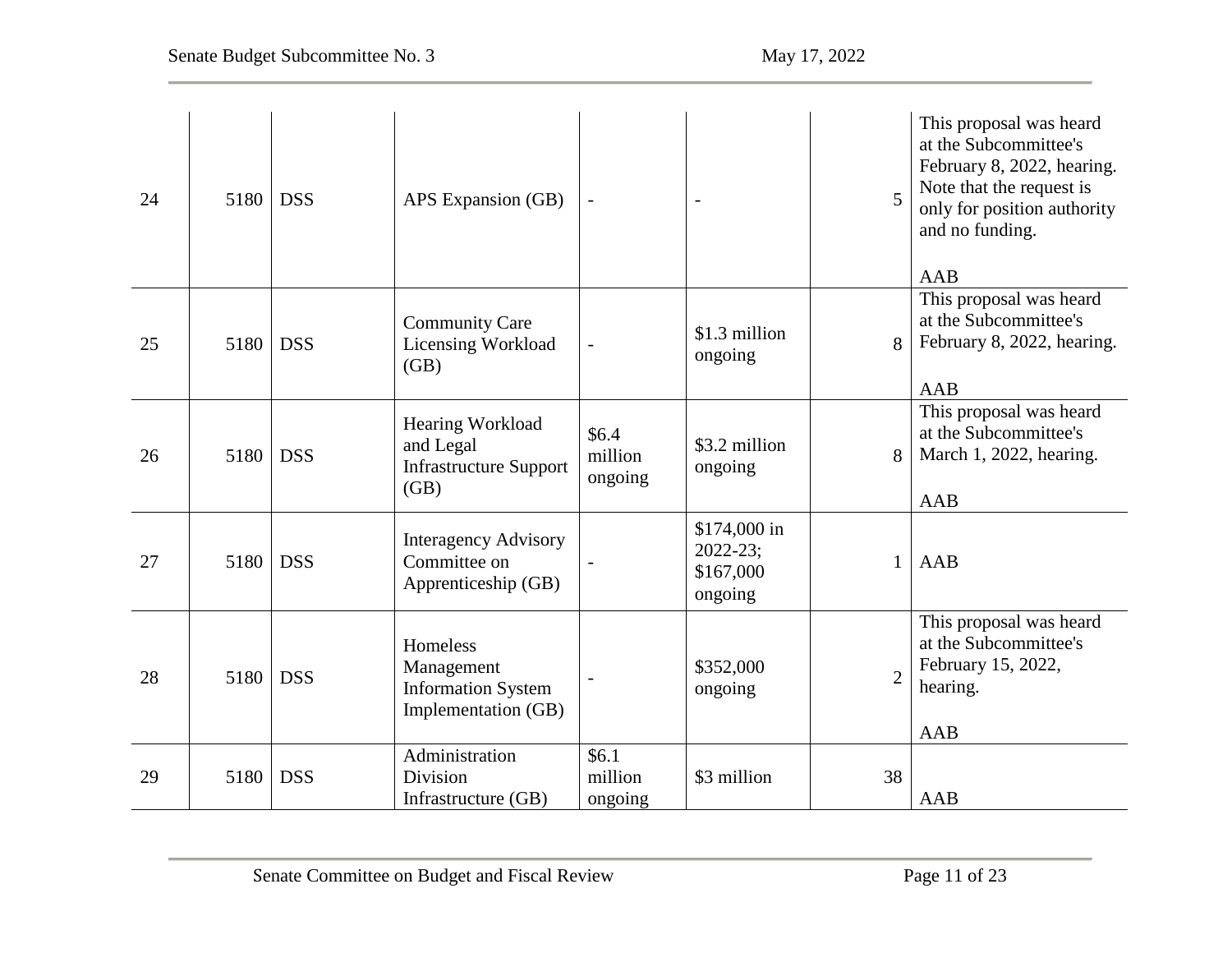| 30 | 5180 | <b>DSS</b> | Civil Rights<br>Accessibility and<br>Racial Equity and<br><b>Immigrant Integration</b><br>(GB) |                                                       | \$4.8 million<br>in 2022-23;<br>\$2.1 million<br>ongoing | $\overline{2}$     | This proposal was heard<br>at the Subcommittee's<br>March 1, 2022, hearing.<br>AAB               |
|----|------|------------|------------------------------------------------------------------------------------------------|-------------------------------------------------------|----------------------------------------------------------|--------------------|--------------------------------------------------------------------------------------------------|
| 31 | 5180 | <b>DSS</b> | <b>Foster Care</b><br><b>Placement Services</b><br>(GB)                                        | $\overline{\phantom{0}}$                              | \$1 million a<br>year for three<br>years                 | 6                  | This proposal was heard<br>at the Subcommittee's<br>March 1, 2022, hearing.<br>AAB               |
| 32 | 5180 | <b>DSS</b> | <b>Foster Youth</b><br><b>Resource Family</b><br><b>Approval Exemptions</b><br>(GB)            |                                                       | \$729,000 in<br>$2022 - 23$ ;<br>\$687,000<br>ongoing    | 5                  | This proposal was heard<br>at the Subcommittee's<br>March 1, 2022, hearing.<br>AAB               |
| 33 | 5180 | <b>DSS</b> | <b>Electronic Benefit</b><br><b>Transfer Fraud and</b><br><b>Theft Prevention</b><br>(SFL)     | \$680,000<br>ongoing                                  | \$221,000<br>ongoing                                     | 4                  | This proposal was heard<br>at the Subcommittee's<br>February 15, 2022,<br>hearing.<br><b>AAB</b> |
| 34 | 5180 | <b>DSS</b> | <b>County Expense</b><br><b>Claim Reporting</b><br><b>Information System</b><br>(SFL)          | \$2 million<br>in 2022-23;<br>\$713,000 in<br>2023-24 | \$880,000 in<br>$2022 - 23;$<br>\$306,000 in<br>2023-24  | 4 limited-<br>term | This proposal was heard<br>at the Subcommittee's<br>May 10, 2022, hearing.<br><b>AAB</b>         |
| 35 | 5180 | <b>DSS</b> | <b>Migrating Data from</b><br><b>Legacy Systems</b><br>(SFL)                                   |                                                       | \$1.5 million<br>one-time                                | 2 limited-<br>term | This proposal was heard<br>at the Subcommittee's<br>May 10, 2022, hearing.<br>AAB                |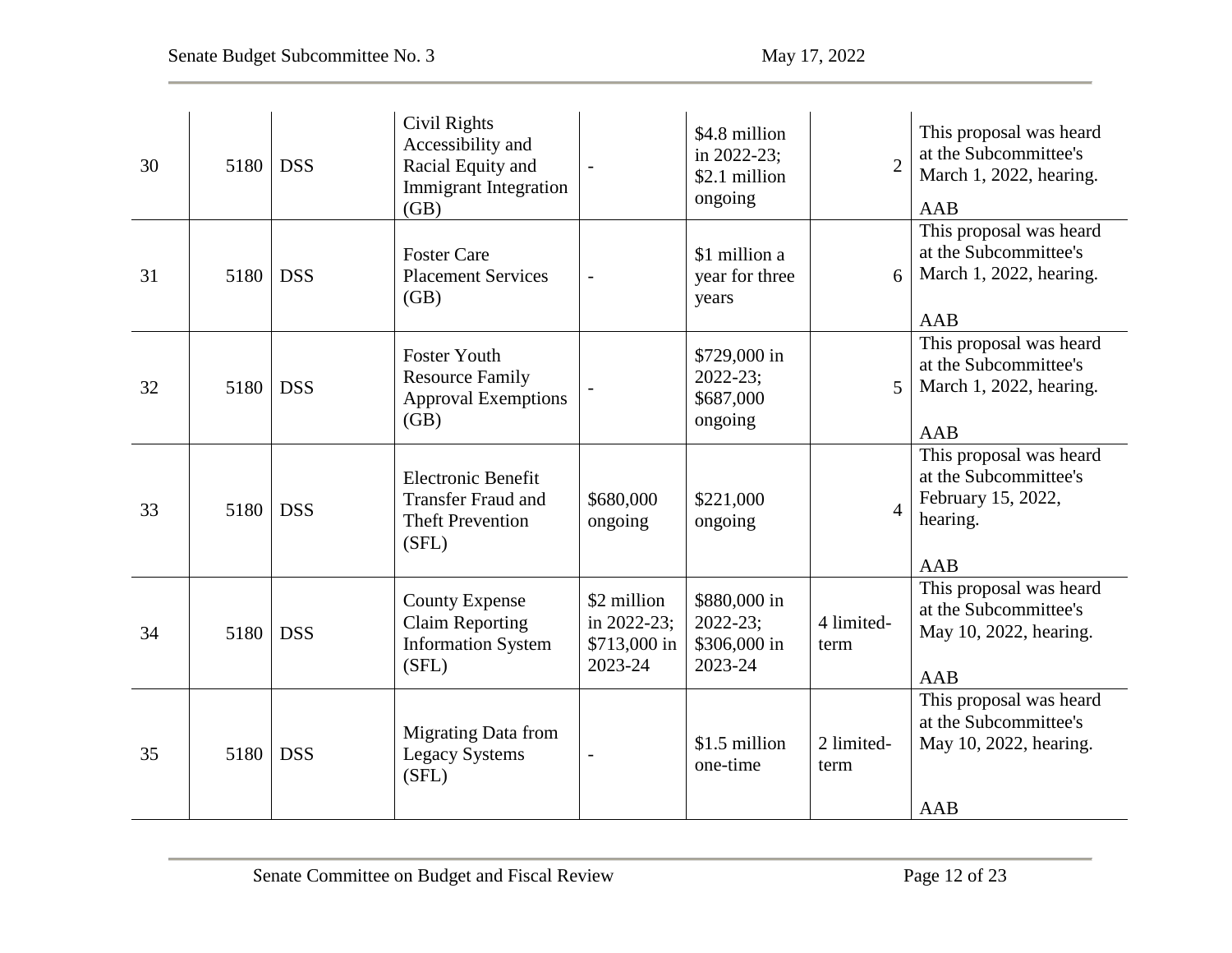| 36 | 5180 | <b>DSS</b> | Strengthening<br><b>Emergency Capacity</b><br>and Capabilities<br>(SFL)          |                                                                                                     | \$2.3 million<br>ongoing | 12             | This proposal was heard<br>the Subcommittee's<br>at<br>May 10, 2022, hearing.<br>AAB                                                                                                                                                                                                                                                                                                       |
|----|------|------------|----------------------------------------------------------------------------------|-----------------------------------------------------------------------------------------------------|--------------------------|----------------|--------------------------------------------------------------------------------------------------------------------------------------------------------------------------------------------------------------------------------------------------------------------------------------------------------------------------------------------------------------------------------------------|
| 37 | 5180 | <b>DSS</b> | <b>Refugee Programs</b><br><b>Bureau Operations</b><br>Support (SFL)             | $\overline{$3.1}$<br>million in<br>$2022 - 23$ ;<br>\$2.8<br>million<br>ongoing<br>federal<br>funds |                          | 18             | This proposal was heard<br>the Subcommittee's<br>at<br>May 10, 2022, hearing.<br>AAB                                                                                                                                                                                                                                                                                                       |
| 38 | 5180 | <b>DSS</b> | Child and Family<br><b>Services Acute</b><br><b>Review and Response</b><br>(SFL) | \$351,000<br>ongoing                                                                                | \$257,000<br>ongoing     | $\overline{2}$ | This proposal was heard<br>Subcommittee's<br>the<br>at<br>May 10, 2022, hearing.<br>AAB. Additionally, adopt<br>budget<br>bill<br>language<br>requiring<br>ongoing<br>an<br>outcomes<br>assessment,<br>provided on an annual<br>basis and starting in 2022-<br>23, tracking progress on<br>key metrics of shelter<br>stays for children under<br>six and overstays for<br>youth at STRTPs. |
| 39 | 5180 | <b>DSS</b> | <b>Increasing Support</b><br>for CalWORKs<br>Program Innovation<br>(SFL)         |                                                                                                     | \$1.2 million<br>ongoing | 7              | This proposal was heard<br>at the Subcommittee's<br>May 10, 2022, hearing.<br>AAB                                                                                                                                                                                                                                                                                                          |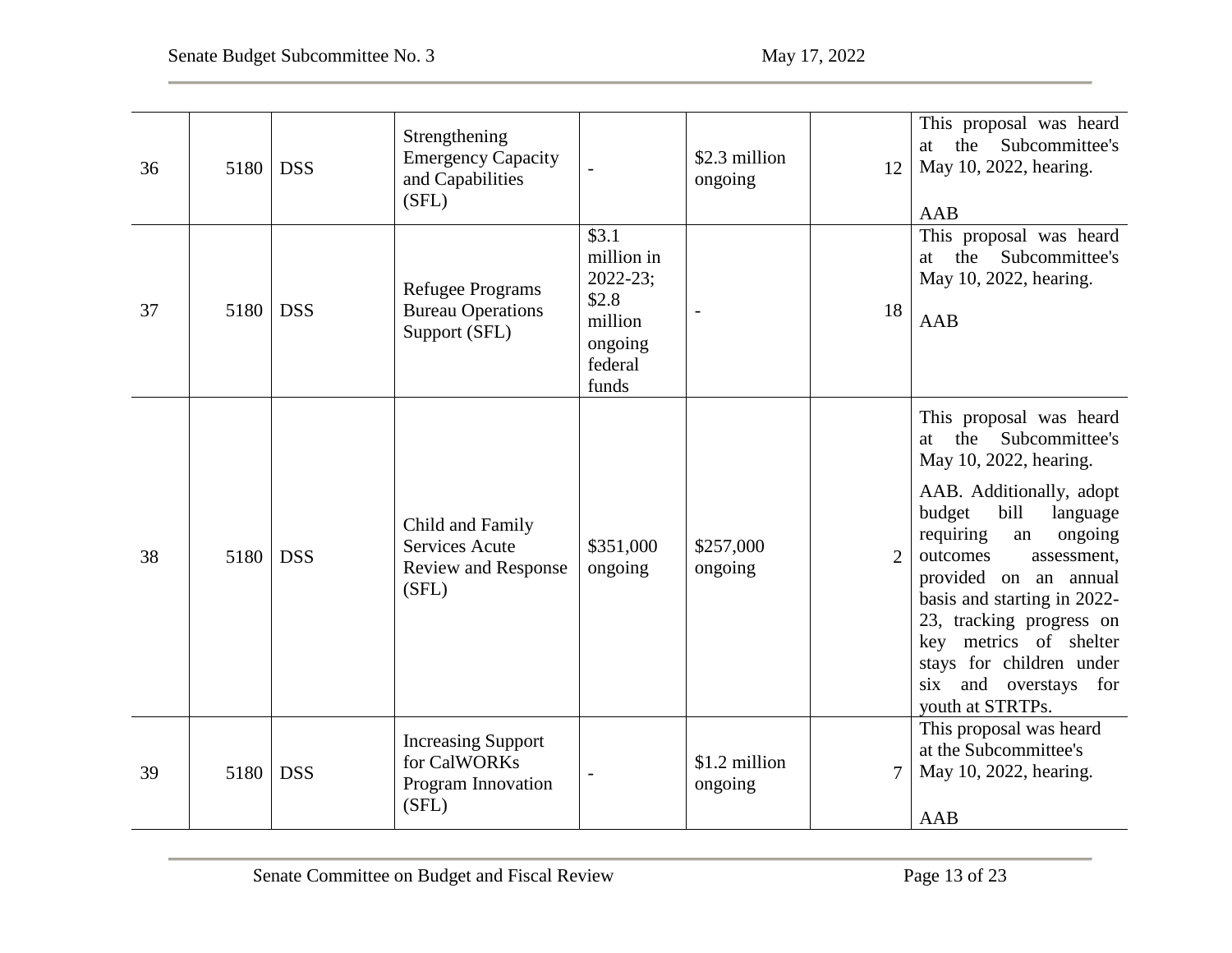| 40 | 5180 | <b>DSS</b> | <b>CalWORKs Benefits</b><br>for Afghan Arrivals<br>(GB)                                                   | \$36.5<br>million in<br>$2021 - 22$ ;<br>\$80.5<br>million in<br>2022-23 |                                                             | This proposal was heard<br>at the Subcommittee's<br>March 1, 2022, hearing.<br>AAB             |
|----|------|------------|-----------------------------------------------------------------------------------------------------------|--------------------------------------------------------------------------|-------------------------------------------------------------|------------------------------------------------------------------------------------------------|
| 41 | 5180 | <b>DSS</b> | <b>Foster Youth</b><br>Independence Pilot<br>Program (GB)                                                 |                                                                          | \$1 million in<br>2022-23                                   | This proposal was heard<br>at the Subcommittee's<br>March 1, 2022, hearing.<br>AAB             |
| 42 | 5180 | <b>DSS</b> | <b>IHSS Minimum wage</b><br>Adjustment                                                                    |                                                                          | \$192 million<br>in 2021-22;<br>\$399 million<br>in 2022-23 | AAB                                                                                            |
| 43 | 5180 | <b>DSS</b> | <b>Addressing Extreme</b><br>Heat (MR)                                                                    |                                                                          | \$2.8 million<br>in 2022-23;<br>\$5.8 million<br>in 2023-24 | Defer to action to be taken<br>by Senate Budget<br>Subcommittee No. 2                          |
| 44 | 5180 | <b>DSS</b> | <b>CalWORKs Home</b><br><b>Visiting Program</b><br>TBL: Increase One-<br>Time Program<br>Participant (GB) |                                                                          |                                                             | <b>AAB</b>                                                                                     |
| 45 | 5180 | <b>DSS</b> | Employer of IHSS<br>Providers TBL (GB)                                                                    |                                                                          |                                                             | No action on Governor's<br>trailer<br>bill<br>language<br>proposal, defer to policy<br>process |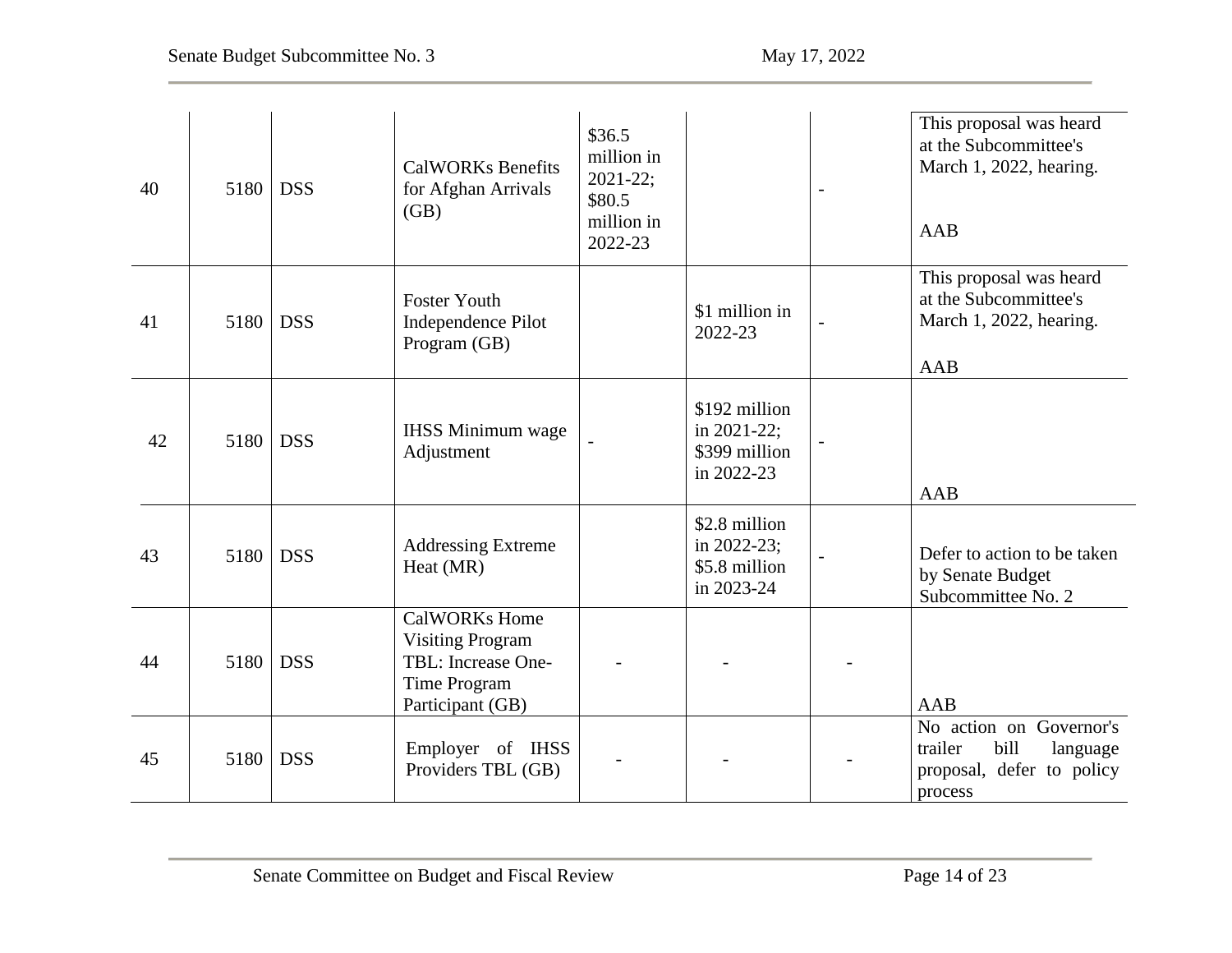# <span id="page-14-0"></span>**0000 VARIOUS DEPARTMENTS**

#### <span id="page-14-1"></span>**Issue 46: General Overview of the Governor's May Revision**

The Subcommittee has asked the Legislative Analyst's Office to provide a general overview of the Governor's May Revision and the budget condition.

**Background.** General Fund revenues are estimated to be nearly \$55 billion higher than January. The May Revision includes \$18.1 billion in direct relief to millions of Californians to help offset rising costs and projects that the minimum wage will be boosted for millions of workers. The May Revision adds to substantial investments to address homelessness and mental health and includes funding to make neighborhoods safer. It supports additional protection from the impacts of wildfire and drought, and bolsters the state's electrical grid to keep Californians safe. All while putting billions of dollars more into state reserves and paying down debts.

# 2022-23 May Revision General Fund Budget Summary

(Dollars in Millions)

|                                                    | 2021-22   | 2022-23   |
|----------------------------------------------------|-----------|-----------|
| <b>Prior Year Balance</b>                          | \$37,698  | \$15,425  |
| Revenues and Transfers                             | \$226,956 | \$219,632 |
| <b>Total Resources Available</b>                   | \$264,654 | \$235,057 |
| Non-Proposition 98 Expenditures                    | \$165,590 | \$145,071 |
| Proposition 98 Expenditures                        | \$83,639  | \$82,292  |
| <b>Total Expenditures</b>                          | \$249,229 | \$227,363 |
| <b>Fund Balance</b>                                | \$15,425  | \$7,694   |
| Reserve for Liquidation of Encumbrances            | \$4,276   | \$4,276   |
| Special Fund for Economic Uncertainties            | \$11,149  | \$3,418   |
| <b>Public School System Stabilization Account</b>  | \$7,293   | \$9,519   |
| <b>Safety Net Reserve</b>                          | \$900     | \$900     |
| <b>Budget Stabilization Account/Rainy Day Fund</b> | \$20,325  | \$23,283  |
| Note: Numbers may not add due to rounding.         |           |           |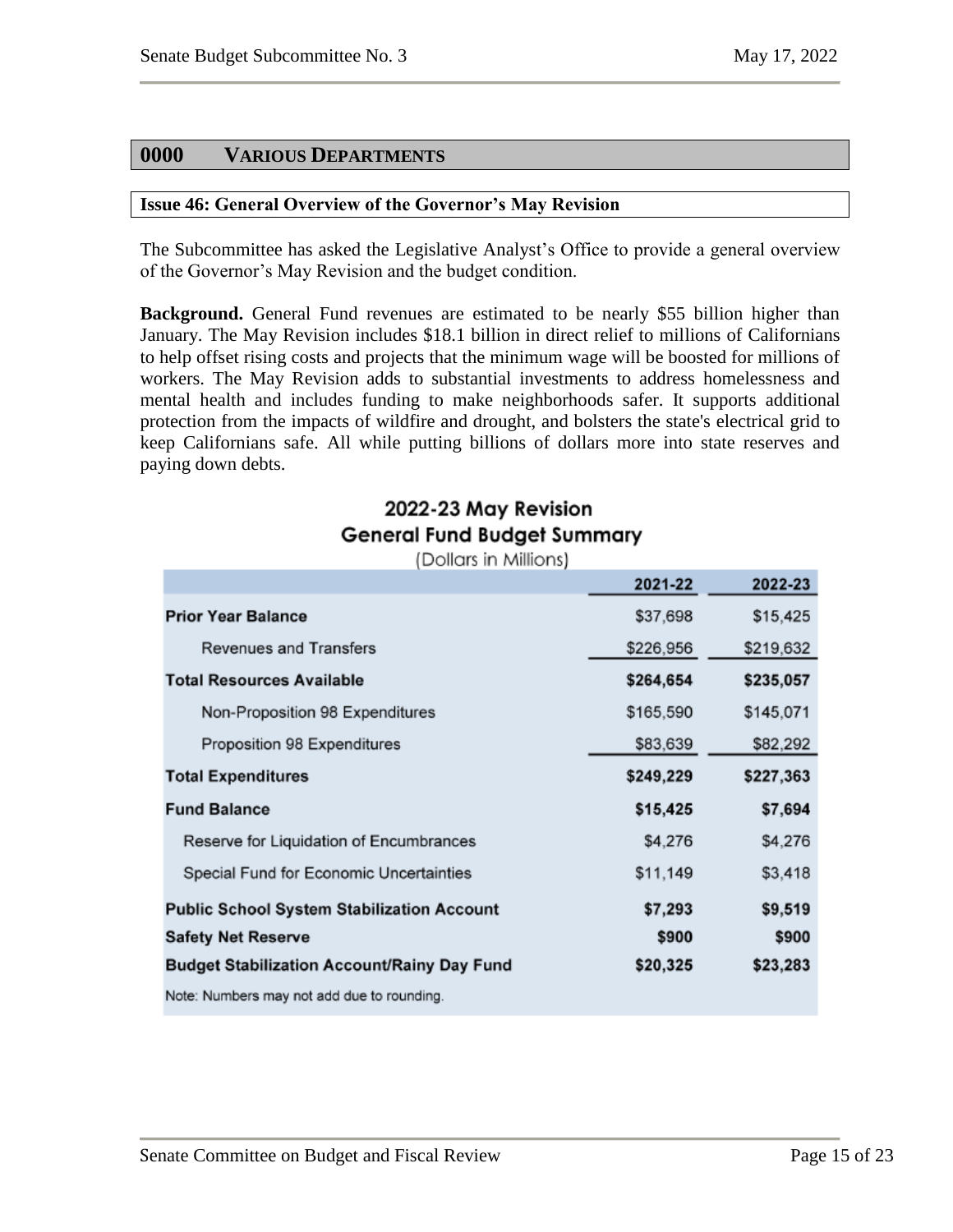| (Dollars in Millions)                      |           |           |                     |          |  |
|--------------------------------------------|-----------|-----------|---------------------|----------|--|
|                                            |           |           | Change from 2021-22 |          |  |
|                                            | 2021-22   | 2022-23   | <b>Dollar</b>       | Percent  |  |
|                                            |           |           | Change              | Change   |  |
| Legislative, Judicial, Executive           | \$20,360  | \$14,896  | $-$ \$5.464         | $-26.8%$ |  |
| Business, Consumer Services &              | 2,291     | 1,359     | $-932$              | $-40.7%$ |  |
| Housing                                    |           |           |                     |          |  |
| Transportation                             | 3,109     | 1,270     | $-1,839$            | $-59.2%$ |  |
| Natural Resources                          | 14,287    | 8.734     | $-5.553$            | $-38.9%$ |  |
| <b>Environmental Protection</b>            | 5,326     | 585       | $-4,741$            | $-89.0%$ |  |
| Health and Human Services                  | 53,142    | 67,175    | 14,033              | 26.4%    |  |
| Corrections and Rehabilitation             | 14,422    | 14,647    | 225                 | 1.6%     |  |
| K-12 Education                             | 81,706    | 78,012    | $-3,694$            | $-4.5%$  |  |
| <b>Higher Education</b>                    | 22,337    | 23,192    | 855                 | 3.8%     |  |
| Labor and Workforce Development            | 1,577     | 2,126     | 549                 | 34.8%    |  |
| Government Operations                      | 11,235    | 4,938     | $-6,297$            | $-56.0%$ |  |
| General Government:                        |           |           |                     |          |  |
| Non-Agency Departments                     | 1,915     | 2,059     | 144                 | 7.5%     |  |
| Tax Relief/Local Government                | 12,138    | 658       | $-11,480$           | $-94.6%$ |  |
| Statewide Expenditures                     | 5,384     | 7,713     | 2,329               | 43.3%    |  |
| Total                                      | \$249,229 | \$227,363 | $-$21,866$          | $-8.8%$  |  |
| Note: Numbers may not add due to rounding. |           |           |                     |          |  |

# General Fund Expenditures by Agency

**Staff Comment and Recommendation.** This is an informational item. No vote is needed.

#### <span id="page-15-0"></span>**5180 DEPARTMENT OF SOCIAL SERVICES (DSS)**

The proposals described below are highlights of the Governor's proposed May Revision and do not reflect all proposals included in the May Revision.

#### <span id="page-15-1"></span>**Issue 47: Overview of May Revision for DSS**

**May Revision.** The May Revision includes \$42.4 billion (\$16.5 billion General Fund) for DSS programs in 2022-23. Significant proposals within the department's budget are described below.

**May Revision Caseload Adjustments.** The May Revision proposes a net increase of \$1.2 billion ongoing (increase of \$28.6 million General Fund, \$664.4 million federal fund, and \$464,521,000 reimbursements, partially offset by a decrease of \$2,000 Child Health and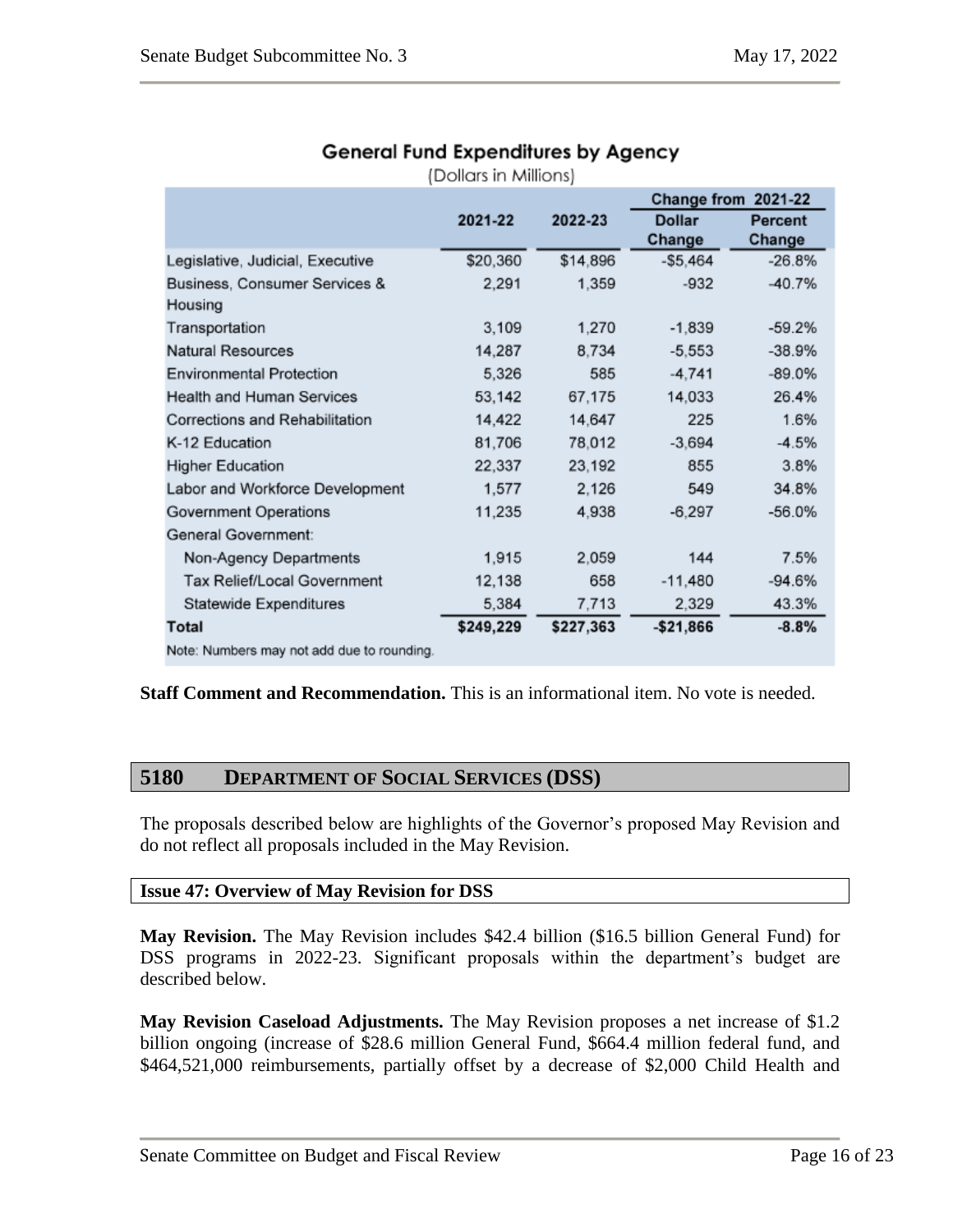Safety Fund) primarily resulting from updated caseload estimates since the Governor's Budget.

**CalWORKs Grant Increases.** The May Revision proposes an 11 percent increase to CalWORKs Maximum Aid Payment levels, which is estimated to cost \$296.2 million in 2022-23, beginning October 1, 2022. These increased grant costs are funded entirely by the Child Poverty and Family Supplemental Support Subaccounts of the Local Revenue Fund.

**Higher Education County Liaisons.** The May Revision proposes \$13.6 million (\$6.8) million GF) for counties to designate a single point of contact for California Community Colleges, California State Universities, and University of California schools to provide information on programs and services offered by county health and human services agencies to attending students.

**Child Welfare/Children's Programs.** The May Revision proposes the following investments within the child welfare system:

- **Family Finding and Engagement.** \$150 million one-time General Fund available over five years for a county-optional block grant to support statewide training and technical assistance on evidence-based best practices for intensive family finding and engagement services. Each participating county must provide matching funding and build a network of support for youth such that permanent connections and homes are established.
- **Resource Family Approvals.** \$50 million General Fund annually beginning in 2022-23 to assist counties in reducing approval timelines for foster caregiver applications. The resources will allow counties to hire additional staff to reduce pending and probationary resource family applications.
- **Emergency Caregiver Funding Timelines.** \$4.9 million General Fund in 2022-23 and language to expand the period of eligibility for emergency caregiving payments from 90 days with no option to extend payments for demonstrated good cause to 90 days with the option to extend up to 180 days when there is demonstrated good cause.
- **Short-Term Residential Therapeutic Programs (STRTP) Transitions.** The May Revision proposes \$10.4 million General Fund in 2022-23 to support a portion of STRTP providers to transition to a reduced capacity of 16 beds or fewer, or other programs models, through December 2022. This funding will help prevent a loss of federal Medicaid funding resulting from STRTPs being classified as Institutions for Mental Disease, as clarified in federal guidance.
- **Child Welfare Services-California Automated Response and Engagement System (CWS-CARES).** \$108 million one-time funding (\$57.6 million General Fund) to continue design, development, and implementation activities for the CWS-CARES project. The project is replacing a legacy system with a modern technology application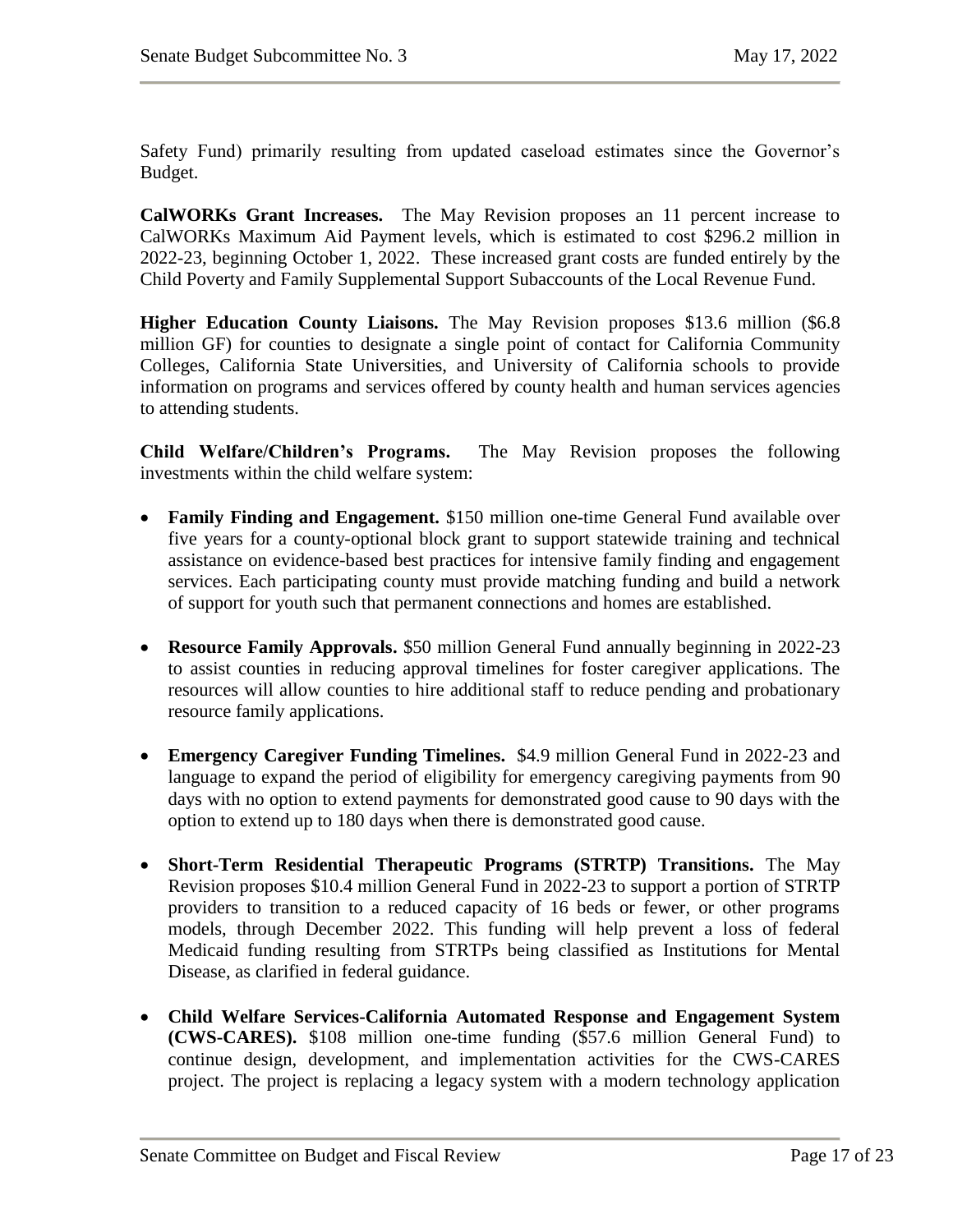that aids child welfare stakeholders in assuring the safety and well-being of children at risk of abuse and neglect.

**In-Home Supportive Services (IHSS) Permanent Back-up Provider System.** The May Revision proposes \$34.4 million (\$15.4 million General Fund) ongoing to establish a permanent back-up provider system for IHSS recipients to avoid disruptions to caregiving due to an immediate need or emergency. A portion of the funding is for transition activities, and will allow counties to maintain existing emergency back-up provider services until October 2022 when the permanent system is implemented.

**Immigration Services.** The May Revision proposes the following investments relating to immigration services:

- **Rapid Response Efforts**. \$175 million one-time General Fund for Rapid Response efforts to provide additional support for migrant arrivals at the Southern California border and funding for other emergent issues.
- **California Immigrant Justice Fellowship.** \$2.5 million General Fund one-time in both 2022-23 and 2023-24 for the California Immigrant Justice Fellowship. The program received initial one-time funding in the 2019 Budget Act.

**Minor Victims of Commercial Sexual Exploitation.** The May Revision proposes \$25 million one-time General Fund for prevention, intervention, and services for youth who have been the victims of commercial sexual exploitation.

**Assistance for Promise Neighborhoods.** The May Revision proposes \$12 million one-time General Fund available over three years to support Promise Neighborhoods in Chula Vista, Corning, Hayward, and Mission.

**Child Care.** The May Revision includes the following investments relating to childcare programs within DSS.

- **Family Fee Waivers.** The May Revision includes \$136 million in one-time federal funds to waive family fees for state-subsidized child care programs for the 2022-23 fiscal year.
- **Hold Harmless Policies.** The May Revision includes \$114 million (\$6 million General Fund and \$108 million federal funds) to extend the policy of reimbursing voucher-based child care providers based on authorized hours of care, rather than attendance, for the 2022-23 fiscal year.
- **Child Care and Development Infrastructure Grant Program.** The May Revision includes \$200.5 million (\$100 million General Fund and \$100.5 million federal funds) for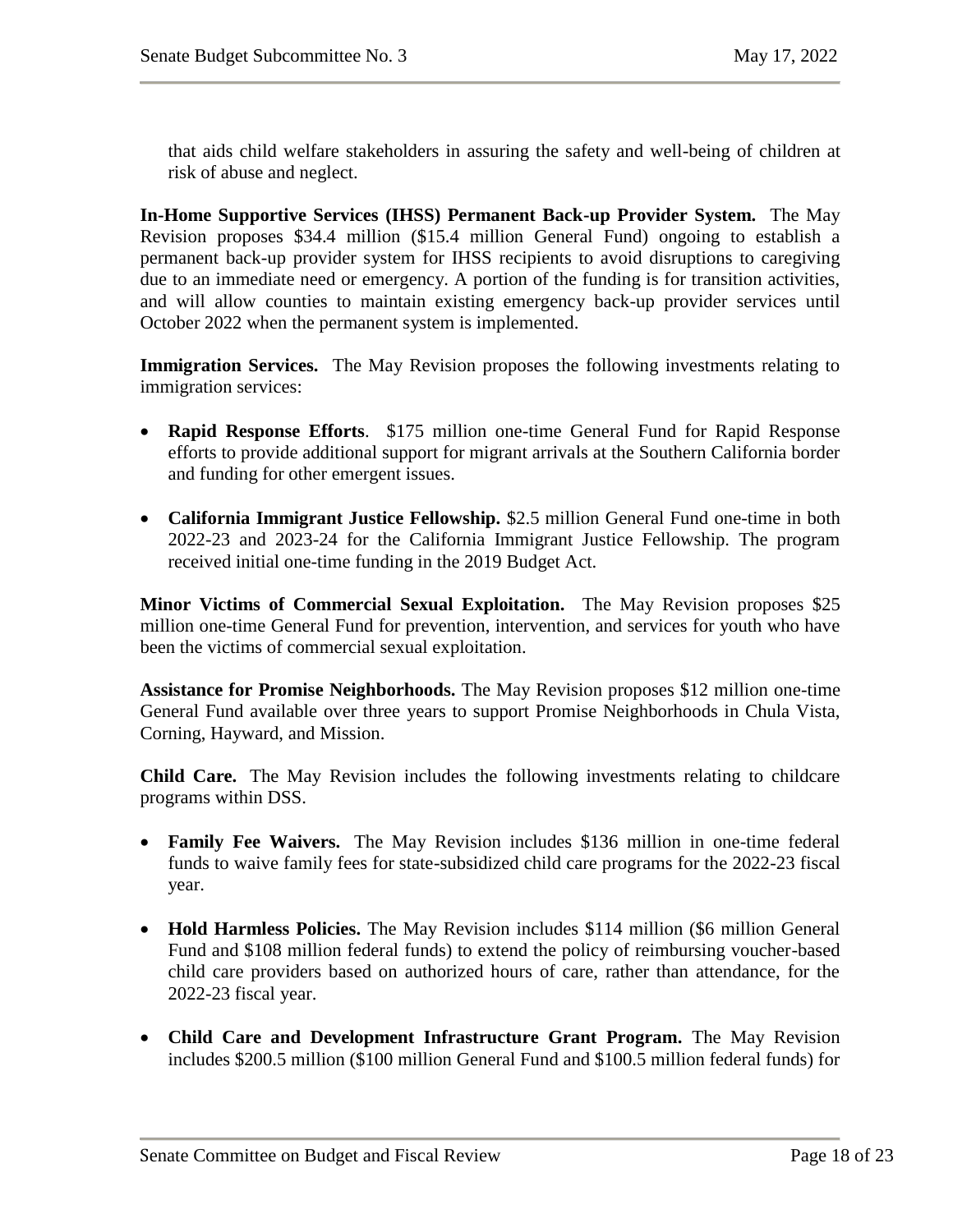infrastructure improvements, focusing on minor renovations and repair in child care deserts and low-income communities.

- **Alternative Payment Program Capacity Grant.** The May Revision includes \$20 million in one-time General Fund for Alternative Payment Programs to support administration needs related to additional slots.
- **Child Care Slots.** The May Revision corrects an error in the Governor's Budget and fully funds the full year costs of the slots that were provided in the 2021-22 fiscal year.

#### **Staff Comment and Recommendation.** Hold open.

# <span id="page-18-0"></span>**4170 CALIFORNIA DEPARTMENT OF AGING (CDA)**

The proposals described below are highlights of the Governor's proposed May Revision and may not reflect all proposals included in the May Revision.

#### <span id="page-18-1"></span>**Issue 48: Overview of May Revision for CDA**

#### **May Revision:**

**Home and Community-Based Services (HCBS) Infrastructure Planning and Development.** The May Revision proposes \$4 million one-time General Fund to develop a statewide roadmap for the Department of Aging, in partnership with the Department of Health Care Services, and to support the development of home and community-based services for individuals regardless of income in underserved areas.

**Caregiver Resource Centers**. The May Revision transfers \$14.9 million ongoing General Fund and oversight of California's Caregiver Resource Center program from the Department of Health Care Services to the Department of Aging and proposes an additional \$545,000 ongoing General Fund for statewide training and technical assistance.

**Long-Term Care Ombudsman Outreach Campaign.** The May Revision proposes \$3.5 million one-time General Fund to support a Long-Term Care Ombudsman outreach campaign to raise awareness of the resources available to residents and families in skilled nursing, assisted living, and other residential facilities.

**Community Assistance, Recovery, and Empowerment (CARE) Court Supporter Program.** The May Revision proposes \$10 million General Fund ongoing to the for the CARE Court Supporter Program to help the participant understand, consider, and communicate decisions by providing the tools to make self-directed choices to the greatest extent possible.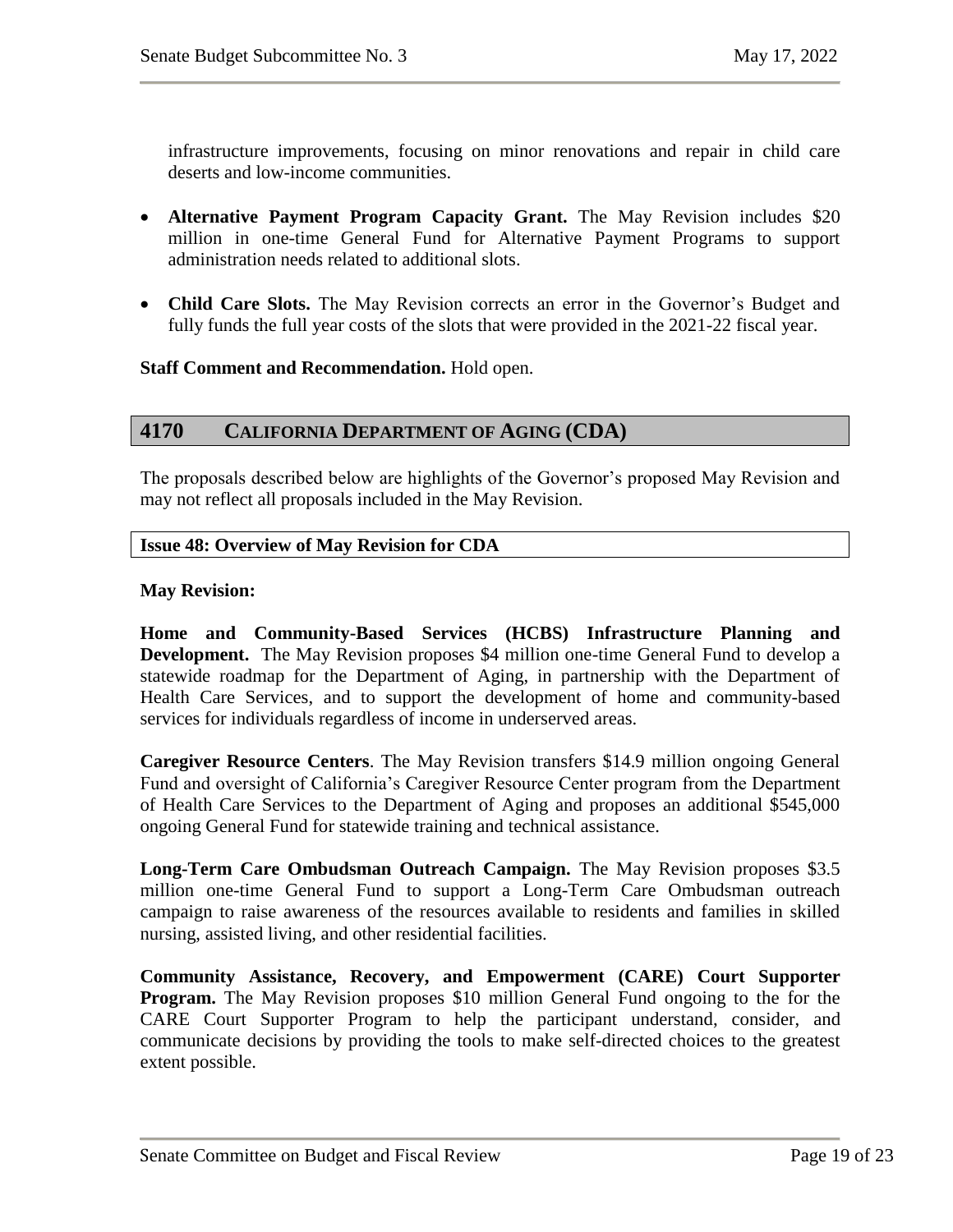**Aging and Disability Institute of Learning and Innovation.** The May Revision proposes \$682,000 ongoing General Fund to establish the Aging and Disability Institute of Learning and Innovation. The Institute would develop a comprehensive adult learning management system to support local network leaders, home and community care providers, volunteers, and the Long Term Care Ombudsman. Additionally, the Institute would create a platform to develop content and improve training to further quality, efficiency, and access to services for older adults.

**Emergency Preparedness and Response.** The May Revision proposes \$400,000 ongoing General Fund to develop strategies, tools, and resources to help older adults, individuals with disabilities, family caregivers, and local partners prepare for and respond to state emergencies and natural disasters.

**Staff Comment and Recommendation.** Hold open.

# <span id="page-19-0"></span>**5160 DEPARTMENT OF REHABILITATION (DOR)**

The proposals described below are highlights of the Governor's proposed May Revision and may not reflect all proposals included in the May Revision.

#### <span id="page-19-1"></span>**Issue 49: Overview of May Revision for DOR**

#### **May Revision:**

**Community Living Fund.** The May Revision includes \$10 million one-time General Fund available over three years for the Community Living Fund. The fund would assist non-Medi-Cal eligible older adults and individuals with disabilities in transitioning from nursing homes to independent living.

**Staff Comment and Recommendation.** Hold open.

#### <span id="page-19-2"></span>**4300 DEPARTMENT OF DEVELOPMENTAL SERVICES**

The proposals described below are highlights of the Governor's proposed May Revision and may not reflect all proposals included in the May Revision.

#### <span id="page-19-3"></span>**Issue 50: Overview of May Revision for DDS**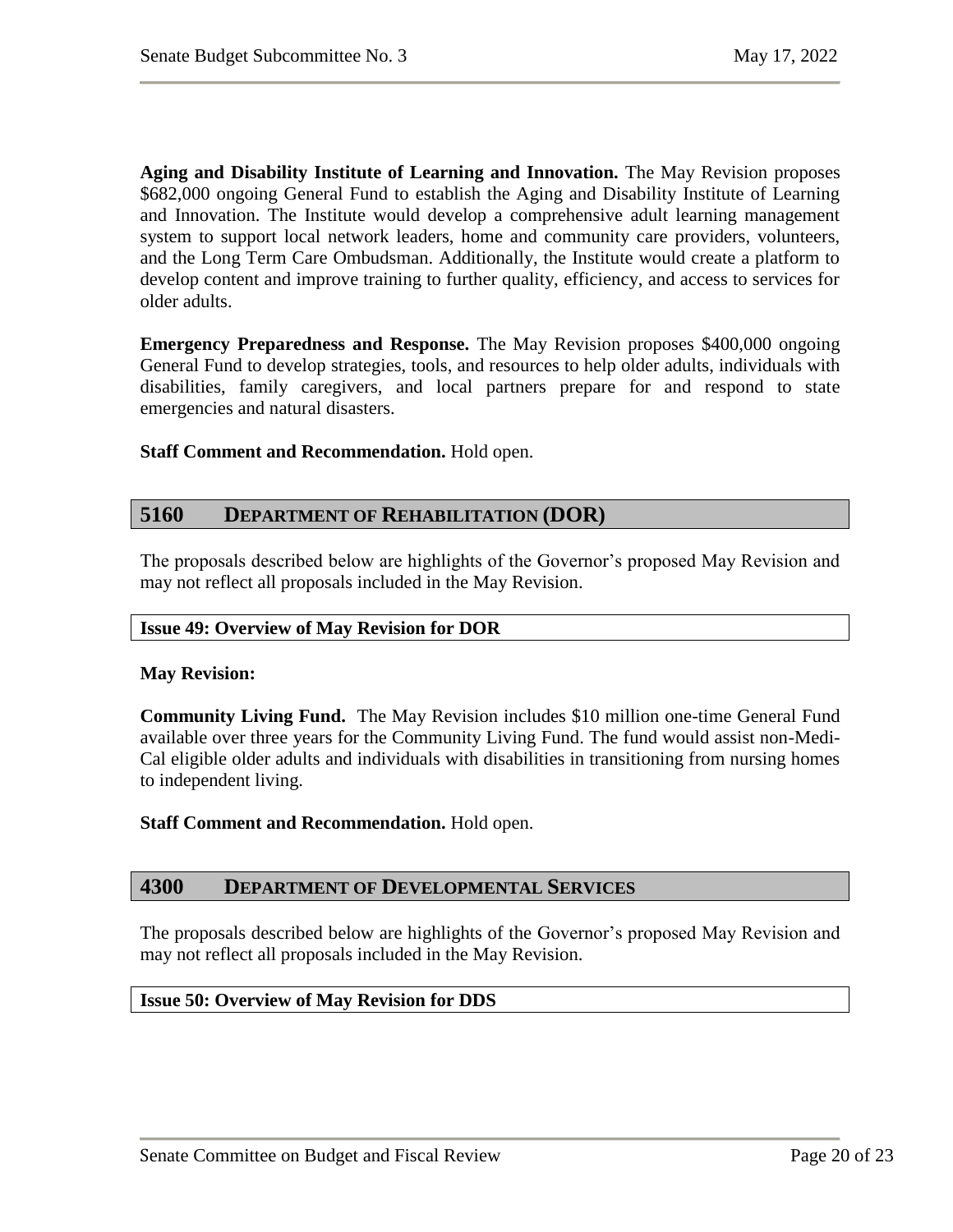**May Revision.** The May Revision includes \$12.7 billion (\$7.6 billion General Fund) for DDS and estimates that approximately 400,485 individuals will receive services by the end of 2022-23. Significant proposals within the department's budget are described below.

**Workforce Stability.** The May Revision proposes seven permanent positions and the following proposals to address challenges in recruiting and retaining regional center service coordinators and direct support professionals (DSP).

- **Training Stipends.** \$127.8 million to provide up to two \$500 training stipends for DSPs.
- **Internships for Workers who Provide Direct Services.** \$22.5 million to implement a three-month training and internship program intended to establish an entry point into DSP career paths.
- **Tuition Reimbursement Program.** \$30 million to establish a tuition reimbursement program for regional center service coordinators pursuing advanced degrees in health and human services-related fields.
- **Pilot for Remote Supports.** \$5 million to pilot a program aimed at developing remote supports using technology systems to increase consumer independence and, when chosen and safe, reduce in-person and around-the-clock services.

**Early Start Eligibility.** The May Revision proposes \$6.5 million General Fund in 2022-23, increasing to \$29.5 million General Fund in 2024-25, to support adjustments in identifying children with qualifying signs of developmental delays. This proposal includes statutory changes revising the Early Start qualification threshold from a 33 percent delay to a 25 percent delay in one of the specified assessment areas; separating communication delay assessments into expressive and receptive categories; and highlighting Fetal Alcohol Syndrome as a risk factor for intellectual and/or developmental delays. These changes are intended to engage families sooner with early intervention services.

**Service Access and Equity Grant Program.** The May Revision proposes \$11 million General Fund one-time in 2022-23 to increase the resources currently available for DDS to award to regional centers and community-based organizations through its Service Access and Equity Grant Program, which focuses on supporting strategies to reduce disparities and increase equity in regional center services.

**Financial Management Services for Self-Determination Program Participants**. The May Revision proposes \$7.2 million ongoing (\$4.4 million General Fund) to support participants in the Self-Determination Program by amending statute to move the cost of Financial Management Services out of their individual budgets.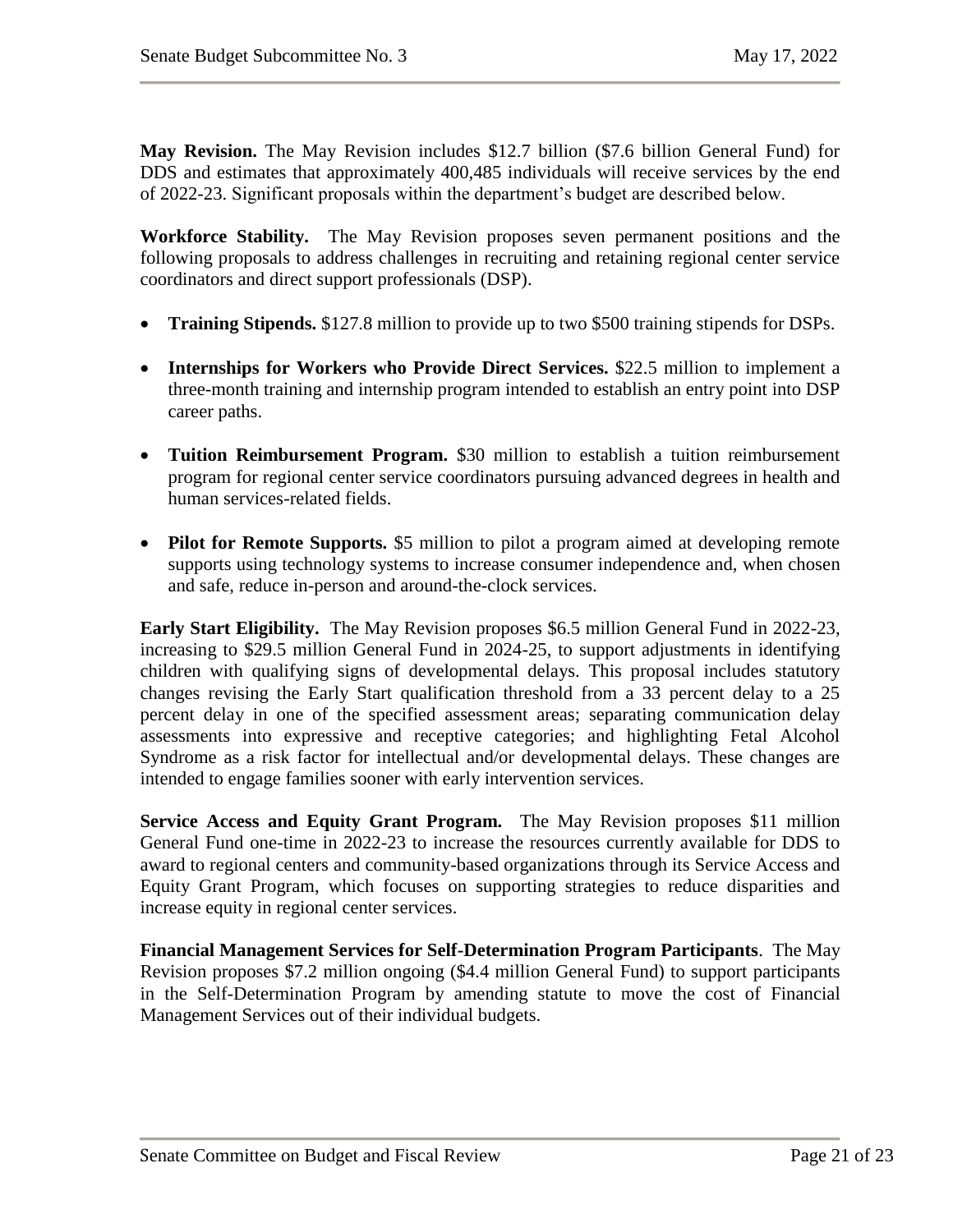**Emergency Planning and Preparedness.** The May Revision proposes \$850,000 General Fund ongoing to continue the distribution of emergency go-bags and batteries and other foundational activities. This continues investments made in 2021-22.

**Half Day Billing.** The May Revision proposes \$2.8 million (\$1.9 million General Fund) to reflect the elimination of the half-day billing policy for service providers.

**Disposition of Fairview Developmental Center (DC).** The May Revision proposes onetime funding of \$3.5 million General Fund for the department to allocate to the City of Costa Mesa to facilitate disposition of the Fairview DC property.

#### **Staff Comment and Recommendation.** Hold open.

# <span id="page-21-0"></span>**4100 STATE COUNCIL ON DEVELOPMENTAL DISABILITIES (SCDD)**

#### <span id="page-21-1"></span>**Issue 51: Overview of May Revision for SCDD**

#### **May Revision:**

**Increased Federal Fund and Reimbursement Authority.** The May Revision proposes a one-time increase in federal fund authority of \$95,000 and corresponding language to authorize up to two years of encumbrance or expenditure. The funds correspond to a grant the Council received from the federal Administration for Community Living to respond to the COVID-19 pandemic. The May Revision also includes an increase of \$365,000 in reimbursement authority to expend a grant from the California Community Foundation.

#### **Staff Comment and Recommendation.** Hold open.

# <span id="page-21-2"></span>**4700 DEPARTMENT OF COMMUNITY SERVICES AND DEVELOPMENT (CSD)**

The proposals described below are highlights of the Governor's proposed May Revision and may not reflect all proposals included in the May Revision.

#### <span id="page-21-3"></span>**Issue 52: Overview of May Revision for CSD**

#### **May Revision:**

**California Arrearage Payment Program (CAPP)**. The May Revision proposes \$1.2 billion for the program to address energy arrearages. The CAPP was created in the 2021 budget and provides financial assistance to reduce or eliminate past due energy bills accrued by customers impacted by the COVID-19 pandemic. Under the program over 1.5 million residential and commercial accounts received credits towards bill payments.